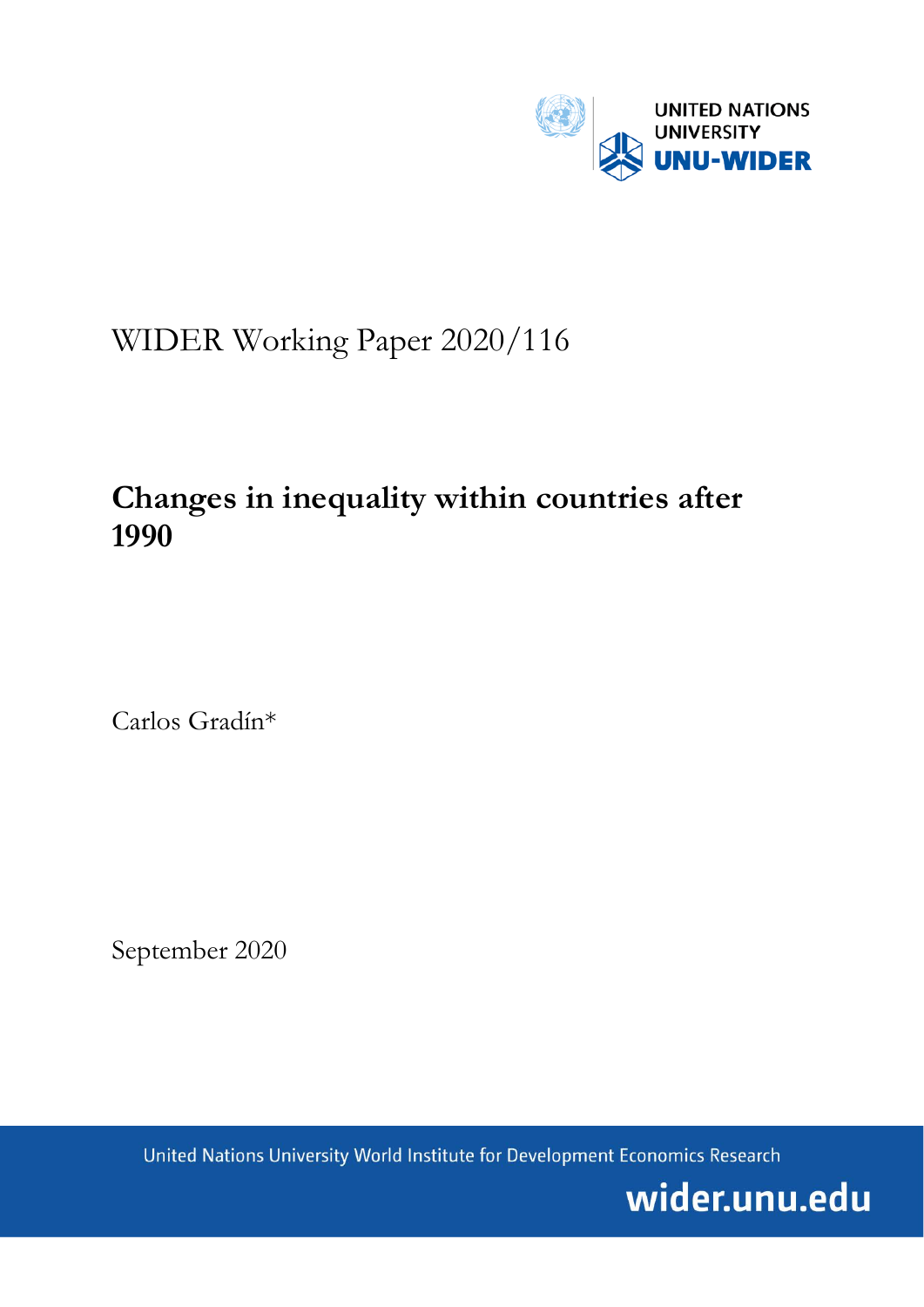**Abstract:** In this paper, we use the World Income Inequality Database to assess the main trends in inequality within countries since around 1990. We cope with the heterogeneity in the original information (regarding the measure of resources, equivalence scale, etc.) by focusing on the trends rather than on the levels, and by comparing like to like within countries. With only a few exceptions, we compare the same inequality concept obtained from the same source in two different years in each country, even if the concept and source will differ across countries. The results show that there was a majority of countries witnessing a decline of inequality as measured by the Gini index, even if once accounted for the fact that inequality increased in the most populous countries, it turns out that a majority of people saw inequality increase in their country over this period of time. These trends are complemented with information for inequality in income and wealth from other sources, paying special attention to the top of the distribution.

**Key words:** inequality, income, Gini, WIID

**JEL classification:** D63, I31, O5

**Acknowledgements:** This study has been prepared within the 'World Income Inequality Database (WIID)' project as a background paper to contribute to Chapter 6 'Inequalities' of *Shaping the trends of our time*, report of the UN Economist Network for the UN 75<sup>th</sup> anniversary.

\*UNU-WIDER, Helsinki, Finland: [gradin@wider.unu.edu](mailto:gradin@wider.unu.edu)

This study has been prepared within the UNU-WIDER projec[t WIID—World Income Inequality Database.](https://www.wider.unu.edu/node/8279)

Copyright © UNU-WIDER 2020

Information and requests: publications@wider.unu.edu

ISSN 1798-7237 ISBN 978-92-9256-873-3

<https://doi.org/10.35188/UNU-WIDER/2020/873-3>

Typescript prepared by Siméon Rapin.

United Nations University World Institute for Development Economics Research provides economic analysis and policy advice with the aim of promoting sustainable and equitable development. The Institute began operations in 1985 in Helsinki, Finland, as the first research and training centre of the United Nations University. Today it is a unique blend of think tank, research institute, and UN agency—providing a range of services from policy advice to governments as well as freely available original research.

The Institute is funded through income from an endowment fund with additional contributions to its work programme from Finland, Sweden, and the United Kingdom as well as earmarked contributions for specific projects from a variety of donors.

Katajanokanlaituri 6 B, 00160 Helsinki, Finland

The views expressed in this paper are those of the author(s), and do not necessarily reflect the views of the Institute or the United Nations University, nor the programme/project donors.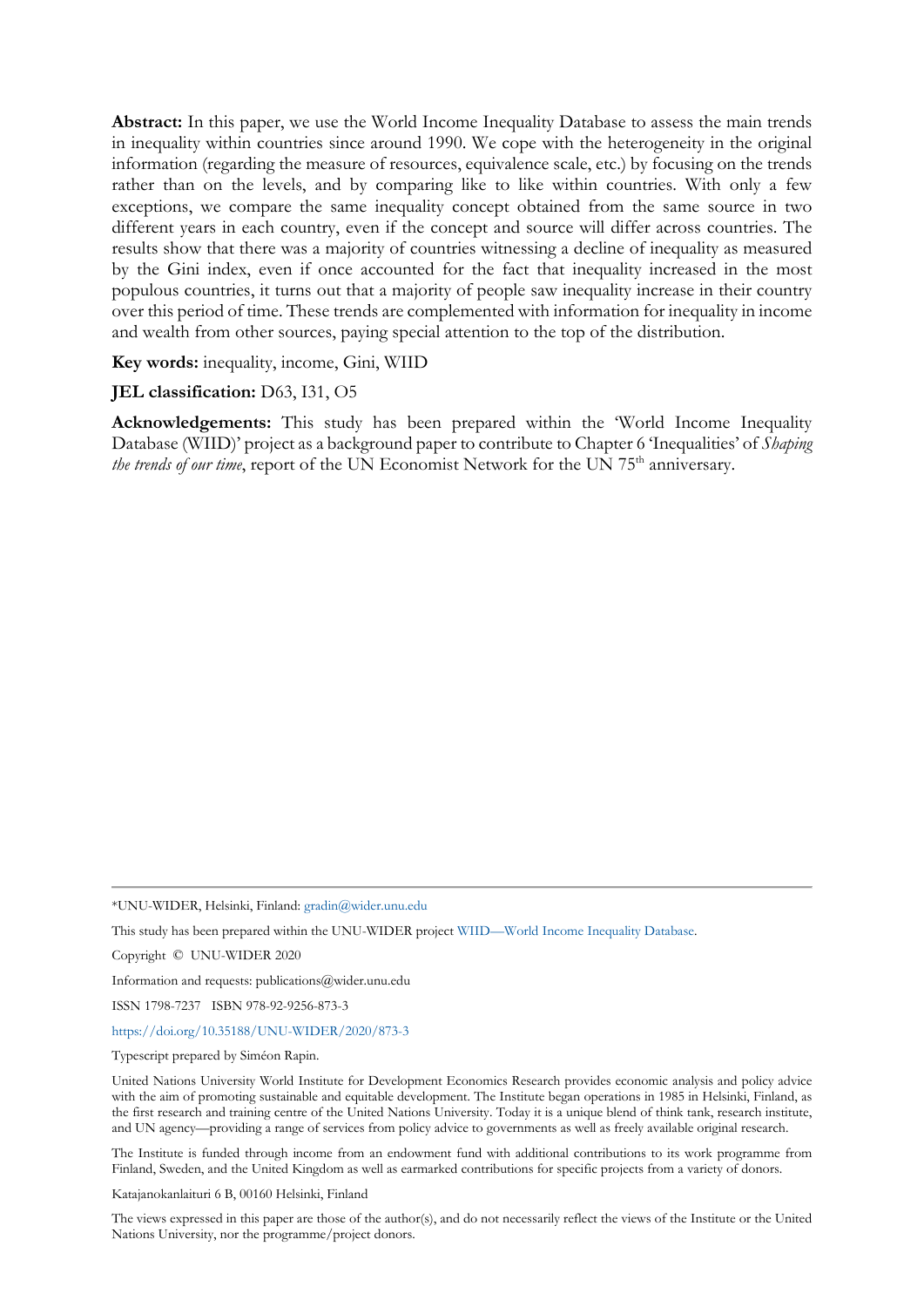#### **1 Introduction: data and measurement**

Although interest in inequality has long been part of the research agenda in social sciences, it has recently reached much higher prominence than ever before, since inequality has become an important element in public debates. The reduction of inequality is now considered a priority in the development agenda of countries and international institutions, as reflected in SDG 10. The relevance of inequality is based on a combination of normative and practical reasons. On the one hand, there is a social preference for higher equality. This social preference may vary across countries depending on the views about how dynamic the society is and about what the main determinants of life outcomes are (effort, luck, circumstances). Regardless of these moral views, on the other hand, there is an increasing consensus to recognize that lower inequality is also instrumental in achieving more effectively other key goals, such as reducing poverty, especially in the developing world, or building more stable and cohesive societies, which ultimately drive economic growth and development. Very unequal societies are increasingly seen as dysfunctional in many ways.

There is a growing consensus too about the fact that inequality is a multidimensional phenomenon that should consider all human capabilities (the ability to achieve the kind of lives that people have reason to value, in Amartya Sen's terminology) as well as a dynamic phenomenon in which to consider mobility over the life cycle and across generations. Although there is a growing interest in the analysis of social mobility and of inequality across many dimensions, including education or health, inequality has historically been assessed mainly in the domain of living standards (achievements), with individual economic capacity measured by the amount of resources available to households during a specific period of time (such as a year or a month) using, in most cases, disposable income or consumption. Income is most used in developed countries as well as in Latin America, China, or South Africa, while consumption use predominates in most of Africa and Asia since their estimates are generally perceived as more reliable in these contexts.

The analysis of inequality in income or in consumption (generically called *income inequality*) is data demanding because it cannot be assessed only based on macro-aggregates and is mainly measured using information from surveys that are now collected regularly in most countries, describing the living conditions and relevant characteristics of a nationally representative sample of households. The empirical estimation of income and consumption involves a series of problems originated by nonresponse and the underestimation of certain sources of income (such as capital and self-employment income) and types of consumption (such as durable goods, infrequent purchases, or luxury goods). These data issues can be partially addressed by improving the quality of surveys or through imputations. The accuracy of income can be improved by integrating information reported by households with the information from other sources, like administrative records (for example, from tax and social security agencies), but this practice is not yet the norm. Another issue associated with the use of household surveys is the misrepresentation of certain population groups that are harder to reach by statistical agencies, especially at the extreme of the distribution. There is also a growing number of household surveys designed to estimate net wealth (the value of financial and non-financial assets, discounting debts) that need to oversample the very rich given that wealth tends to be more highly concentrated than income at the top of the distribution, and they need to provide detailed information about all the assets held by the household, but these surveys remain very rare, especially among developing countries.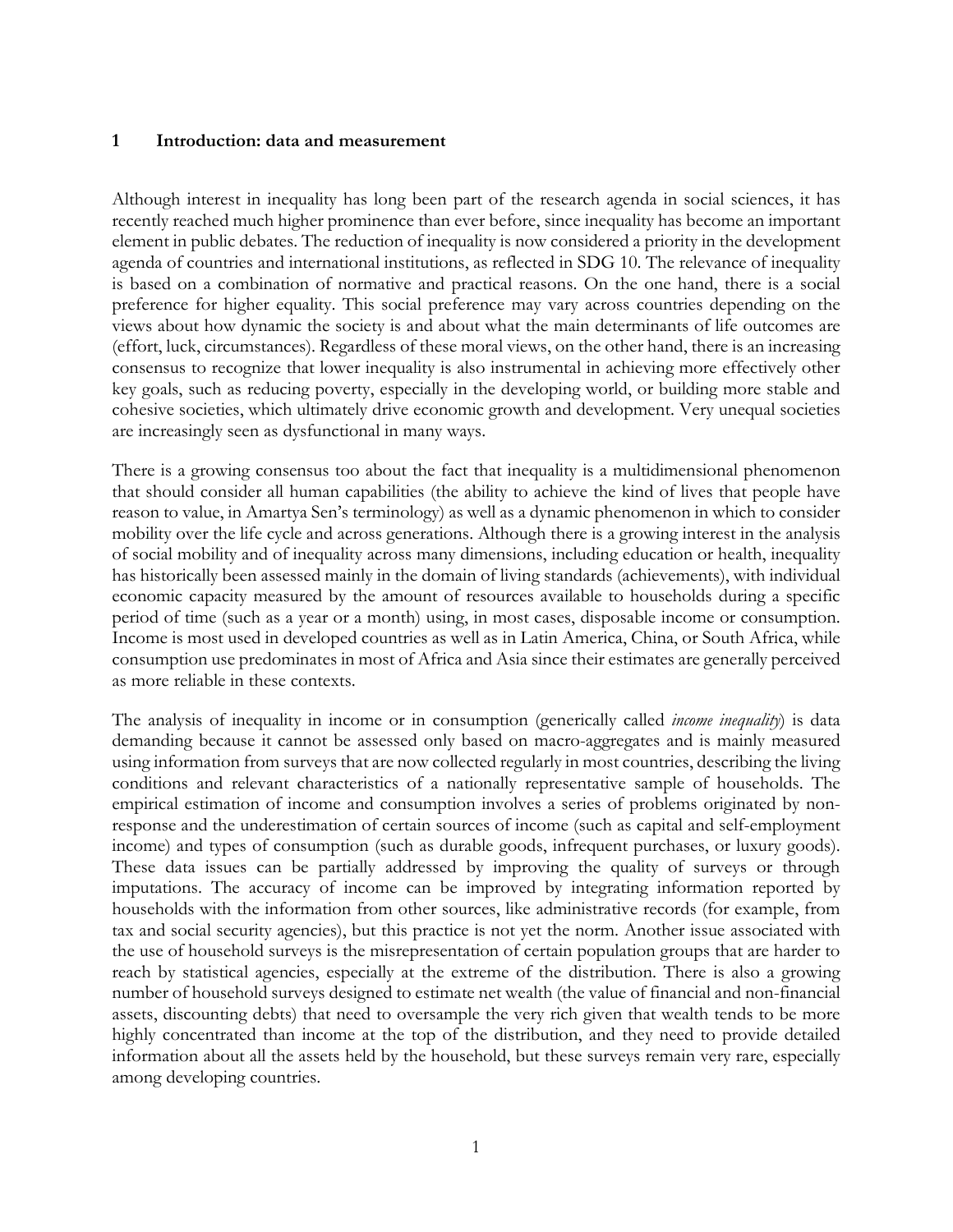Over time, there have been substantial improvements in the coverage, quality, and accessibility of household surveys, but they still present serious problems in terms of comparability both across countries and over time due to the lack of a harmonization in the information collected and how it is processed, and the information is often very dispersed. This has led to different efforts compiling the available information for several countries, facilitating the use by those interested in conducting empirical analyses (like the Luxembourg Income Study, the World Bank PovcalNet, the OECD Income Distribution Database, the UNU-WIDER World Income Inequality Database, among others). These projects involve a different degree of harmonization, geographical and time coverage, and only in a few cases provide access to detailed individual records (which facilitates greater comparability).

Even if the dimension of well-being and data issues have been addressed, assessing the level and trend in inequality in a society is not a trivial exercise because it involves some necessary value judgements about what inequality precisely means. It is necessary to have a measurement framework. This can be done by analyzing changes in the distribution using some graphical and descriptive tools. Over time, there are usually changes (increases or declines) in the income shares of people at different parts of the distribution, such as the poor, the lower and upper middle class, or the rich. An analysis of inequality typically involves tracking these changes, evaluating whether they tend to be more pro-poor, pro-rich, or a combination of movements of both types. This can be done, for example, using a growth incidence curve indicating the relative changes in income for all income quantiles (for example each per cent of the population, percentiles) ranked from the poorest to the richest. To assess whether inequality has remained stable or, on the contrary, has increased or declined, and by how much, these distributional changes must be summarized using an index of inequality. This judgement involves comparing and evaluating changes in well-being of people of different levels of income and thus a specific conceptualization of inequality (and ultimately, of the well-being of the society, known in the public economics literature as *social welfare*).

Researchers in inequality have identified the type of situations in which everybody agreeing on a few reasonable value judgements would also agree on the direction of inequality, and this would be reflected by most known inequality indices. This basically happens when all changes tend to be either pro-poor (then, inequality declines) or pro-rich (then, inequality increases).<sup>[1](#page-3-0)</sup> The intensity of the change on inequality, however, will be different depending on how much importance an index attributes to each part of the distribution affected by changes in income. But in those situations that combine simultaneously pro-rich and pro-poor movements in incomes, people with different views about inequality might disagree even about whether inequality increased or not, and two indices

<span id="page-3-0"></span> $1$ . The main value judgement defining what inequality means implies agreeing on the fact that an income transfer from any person to someone poorer than her (small enough to not revert the order between them) will reduce inequality (principle of transfers). Another key value judgment is whether inequality remains constant when relative or absolute income distances are kept constant. Most of the empirical analysis on inequality assumes that the ratio of incomes rather than their current value in dollars is what matters (scale invariance), even if this does not rule out the relevance of also considering absolute income. The other two are more technical judgements: that inequality should be assessed anonymously (anonymity) and that only the relative proportion of people at each income level matters, not the actual number of people (population principle). The situations in which these four properties are enough to assess the direction of an inequality change can be identified using the Lorenz curves that map the cumulative proportion of income for each cumulative proportion of people (ordered from poorest to richest) for each population. If the curves do not intersect (all changes are pro-poor or pro-rich), the distribution with the curve falling above is more equally distributed. If they do intersect (some changes are pro-poor and some pro-rich), we need additional value judgement to assess what happened with inequality. For a formalization of the approach, see for instance Chakravarty (2009).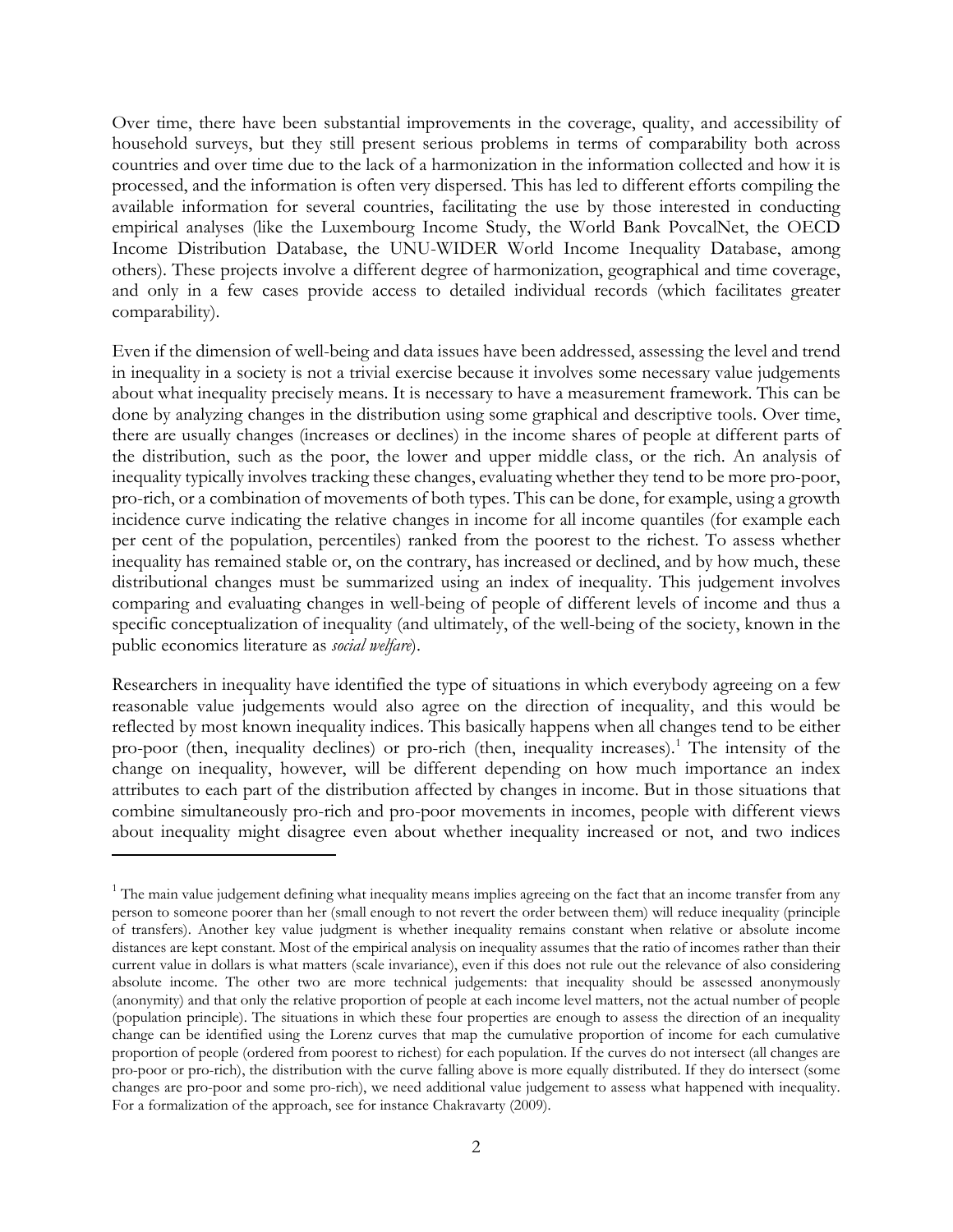reflecting those conflicting views can also differ. This happens for example if the bottom and top of the distribution improved at the expense of the middle. One can give more relevance to the improvement of the poor and say that inequality declined or to the greater concentration of income at the top and conclude the opposite, that inequality increased. This also means that it is important to understand that if inequality is declining according to one index (an indication of generally pro-poor changes in income as evaluated by that index), this does not mean that all changes are inequalityreducing. It might be the case that some poor people are doing worse or some rich people are doing better (both are inequality-enhancing changes). An inequality index that is stable over time does not necessarily mean that nothing happened in the distribution, but it is possible that there were intense changes going in opposite directions that cancelled out, hence the importance of combining the use of inequality indices with a more detailed analysis of the distributional pattern. Among the different summary indices of inequality, the Gini index, that ranges between 0 (no inequality) and 100 (maximum inequality) is the most popular, but there are others that, in general, tend to attach more relevance to one or both extremes of the distribution. For example, the Mean Log Deviation or the Theil indices will give more relevance to the extremes of the distribution than the Gini index.

#### **2 Trends in global income inequality**

Despite data limitations (incomplete and heterogenous collection of survey data from difference sources), substantial progress has been made so far in assessing the trend over the recent decades in global income inequality, that is, inequality among all persons in the world population regardless of the country where they live. There is a consolidated body of evidence based on survey data pointing to a decline in global income inequality since around 1990 that would break a long-term trend of increasing global inequality. Bourguignon (2016), after combining historical data, estimated that the global Gini index would have increased from 50 in 1820 to 65 in 1990, to then decline, using a series based on survey data, from 70 in 1990 to 62.3 in 2010. Similarly, Lakner and Milanovic (2016), also based on survey data, reported that the global Gini index went down from 72.2 in 1988 to 70.5 in 2008. This work was extended by the World Bank (2016), which reported a similar reduction between those two years (from 69.7 to 66.8), followed by a more intense decline until 2013, when it reached a level of 62.5. In the same vein, Niño-Zarazúa et al. (2017) estimated a decline in the Gini index from 70.8 in 1985 to 63.1 in 2010. The choice of the inequality index is not relevant here, unless we choose one that is very sensitive to the top. According to Lakner and Milanovic, inequality has also declined with other popular inequality indices such as the Mean Log Deviation (Theil-M), the Theil index (Theil-L), and various members of the Atkinson family, but not for those attaching a much greater weight to the top of the distribution (e.g. the coefficient of variation). This discrepancy among indices occurs because the trend in the global income distribution is one of those situations in which there is a combination of pro-poor and pro-rich income changes and therefore, there is no unanimity among inequality indices (reflecting distinct inequality views) in the direction of the trend.<sup>[2](#page-4-0)</sup> This point is better described looking at the entire income distribution, using Lakner and Milanovic's relative growth incidence curve that became known as the 'elephant graph' (Figure 1.a in Lakner and Milanovic 2016; or Figure 2 in Ravallion 2018), because living standards increased proportionally more among the

<span id="page-4-0"></span><sup>&</sup>lt;sup>2</sup> That is, the Lorenz curves of 1988 and 2008 intersect (Lackner and Milanovic 2016; shown in Ravallion 2018) and therefore, one needs to be more explicit about whether the improvement of the poor (which reduces inequality) or the improvement of the rich (inequality-enhancing) are more important to determine the net change in inequality.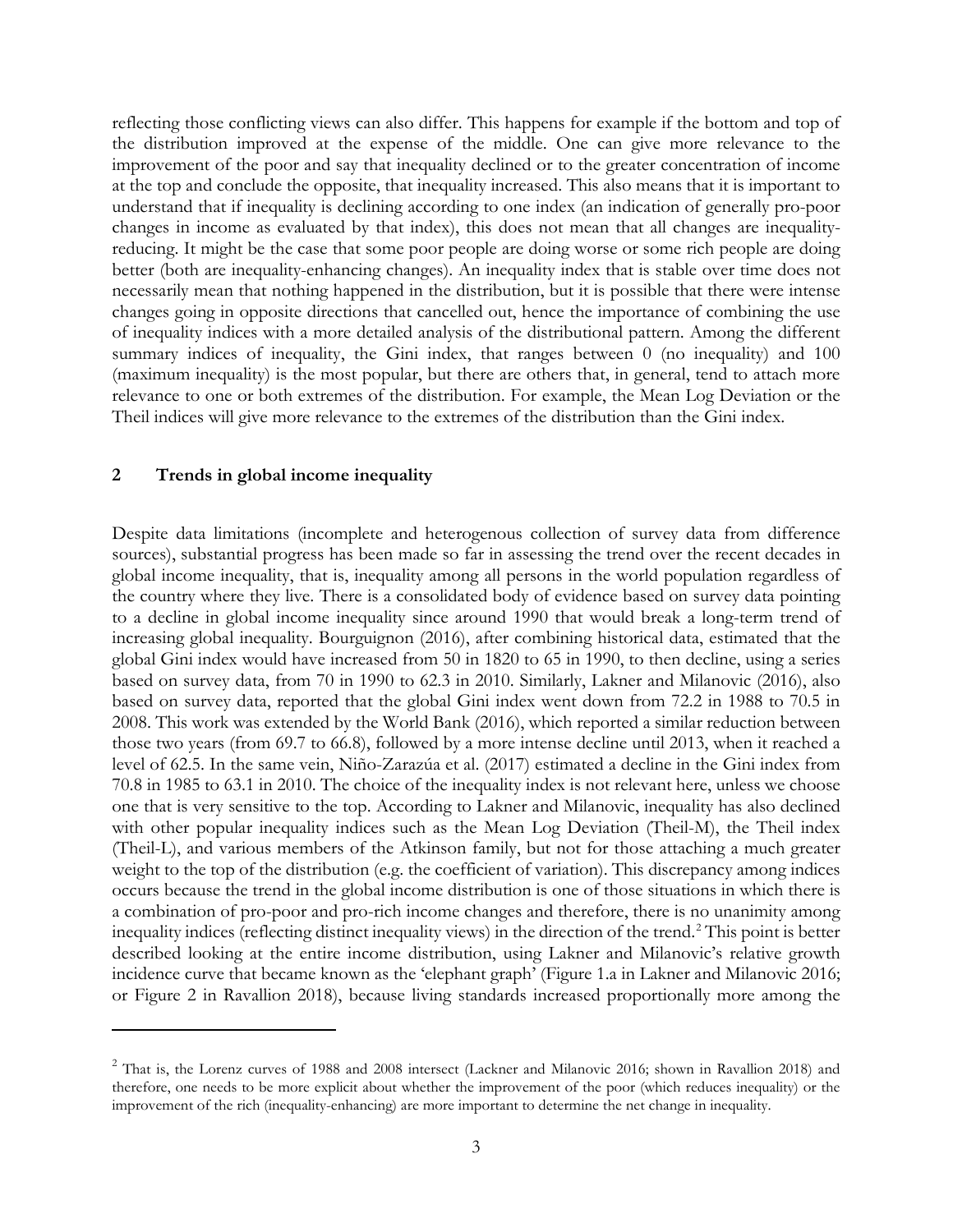middle of the distribution (the majority of Asian population, representing the elephant's back) and at the very top (the rich everywhere, representing the elephant's trunk), with a poorer performance among the world's poorest (mostly Africans) and upper middle class (the majority of the population in developed countries). As discussed above, unless we attach much more weight to the improvement of the rich as compared to the improvement of the world's lower and upper middle classes, global (relative) inequality declined.

As Ravallion (2018) has pointed out, however, one must also consider that the improvements at the bottom and middle of the distribution, although proportionally large, are very small if measured in dollars because the initial levels were very low. The elephant graph becomes a 'serpent graph' (Figure 4 in Ravallion 2018) when the gains in dollars replace the gains in income growth rates. The curve is almost flat, except at the very top where the dollar gains were by far the largest. This refers to a notion of absolute inequality as opposed to the most common concept of relative inequality, in line with Niño-Zarazúa et al. (2017) who reported an increase in global absolute inequality over time. In any case, there is a general agreement that the current level of global inequality is still very high and unacceptable, indicating huge differences in the standard of living of people around the world.

In understanding the trends in global inequality, it is important to note that differences in the standard of living across the world are, to a large extent, determined by the country in which people live rather than by the rank of their incomes within their countries (whether they are poor or rich by national standards), even if this is changing over time. Global inequality will tend to be higher than the inequality at the country level, precisely, because it combines inequalities among citizens of the same country with disparities in average income between countries, with the latter being the greatest. For that reason, the empirical literature has distinguished between these two components of global inequality: between-country inequality and within-country inequality. This distinction is crucial because the corresponding trends have gone in opposite directions, and these two types of inequality might be distinctly perceived by people (who might take the country rather than the world as their reference in generating their own perceptions of how inequality is changing).

Global trends were, to a large extent, dominated by trends in inequality between countries, that is inequality remaining when persons residing in each country are given the corresponding national average income (i.e. removing inequality within the country). The average standard of living in a country is usually measured by the gross domestic product (GDP) per capita, or by other similar macro-magnitude, often corrected by the important existing differences in prices across countries (using the purchasing power parity, PPP). Global inequality has declined due to faster economic growth in emerging countries, mainly in Asia and notably the most populous China and India. This was possible even if other low income countries, mainly in Africa, witnessed either no growth or a decline in their real per capita income. While GDP per capita (2011 PPP) in 2017 is almost nine times higher in China than in 1990, four times in Vietnam, or 2.5 times in India, it has increased by 51 per cent in the United States or by 43 per cent in Germany over the same period, and has declined by 25 per cent or more in countries like Gambia, Ukraine, Madagascar, Tajikistan, or Burundi. As a result, the Gini index of GDP per capita across countries (a measure of between-country inequality) has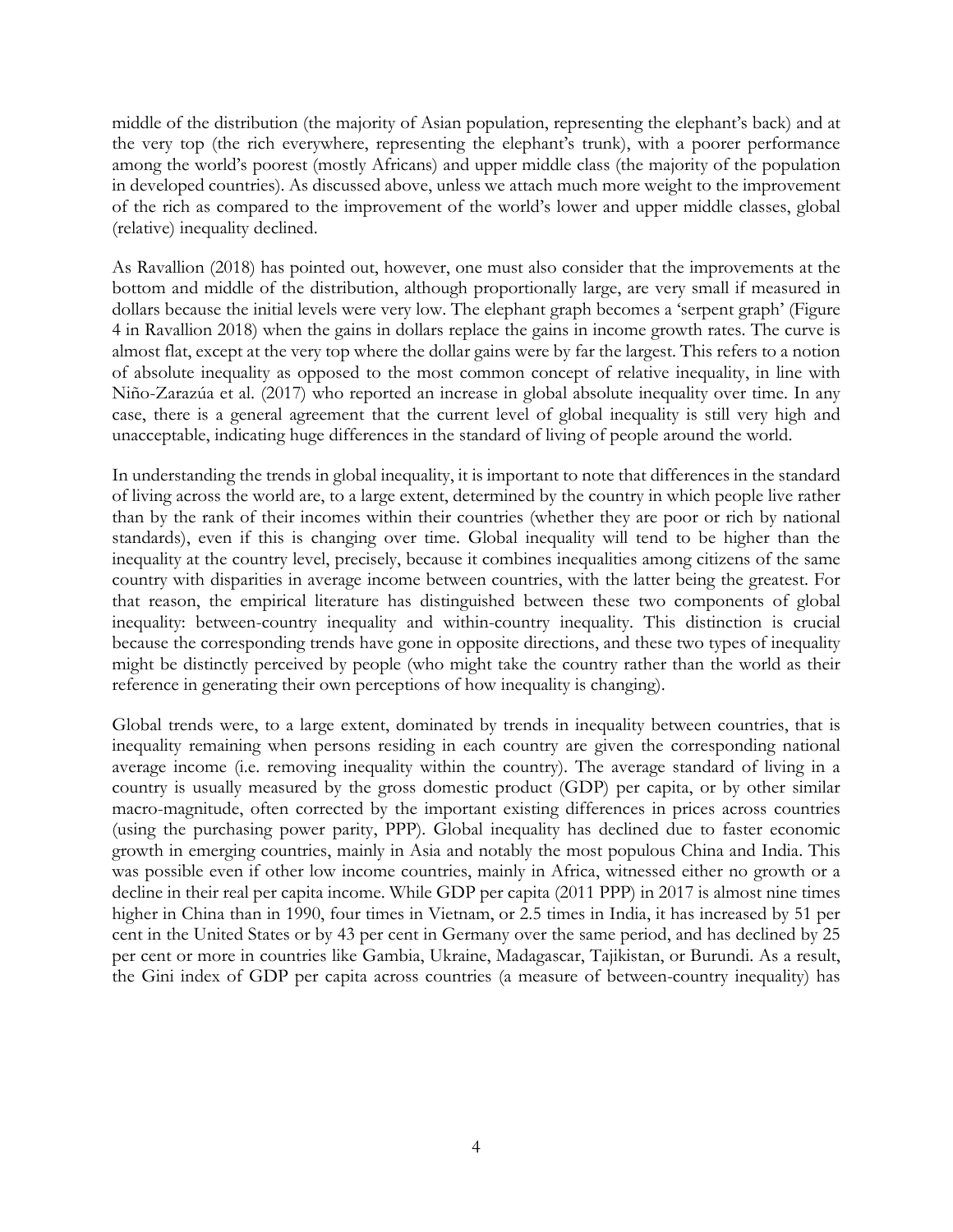substantially declined from 59.9 in 1990 to 43.8 in 2017. The decline in inequality is clear with other inequality indices too (see Figure 1). $3$ 



Figure 1. Gini in GDP per capita (2011 PPP), 1990-2017

Note: countries are weighted by their population size.

Source: author's construction based on the World Development Indicators.

Using the Mean Log Deviation, an inequality index that can meaningfully be decomposed into the exact sum of between-country and within-country components, the share of global inequality that is explained by its within-country component (the average of country-level inequality, with countries weighted by their corresponding population) has increased from 17 per cent in 1988 to 23 per cent in 2008 according to Lakner and Milanovic (2016), or from 20 to 35 per cent according to the World Bank (2016) for the 1988–2013 period.

The previous results indicate that inequality within countries is increasing since around 1990, but this is an average and it is hard to identify a general trend because there is a great degree of heterogeneity among countries, even within the same group (whether countries are classified by region, level of development, or initial level of inequality). Some stylized facts emerge but with remarkable exceptions in all cases. Countries have a different exposition to the megatrends driving inequality changes like global trade, technological change, etc., but also have tried to offset inequality tensions generated in the labor market to a different extent using regulations, providing basic services, and implementing

<span id="page-6-0"></span><sup>&</sup>lt;sup>3</sup> These calculations are based on the World Bank's World Development Indicators database [\(https://databank.worldbank.org/source/world-development-indicators\)](https://databank.worldbank.org/source/world-development-indicators), extracted on 16 January 2020, using GDP per capita, PPP (constant 2011 international dollars) for 114 economies with sufficient data between 1990 and 2017, representing 91 per cent of 2020 world's population. Countries are weighted by their contemporaneous population (using the UN World population prospects).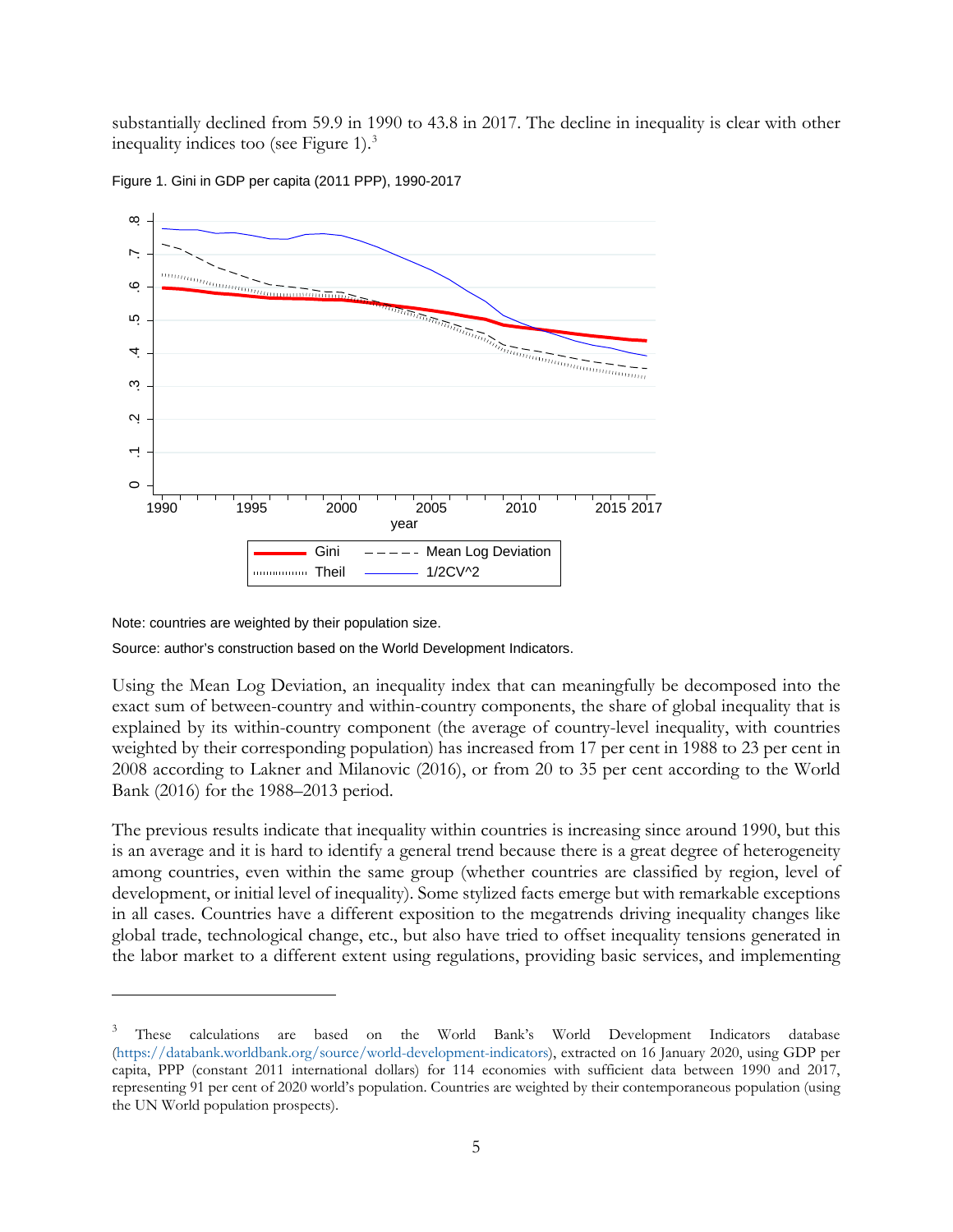tax-benefit systems. This makes also necessary more detailed analyses for specific countries or areas to better understand these trends in inequality. Examples of these include Gradín et al. (2020) for the analysis of five developing giants (Brazil, China, India, Mexico, and South Africa), ESCWA (2019) for Arab countries, Odusola et al. (2017) for African countries, or Gornick and Jäntti (2013), Jenkins et al. (2013), and Nolan (2018) for rich countries.

To illustrate this heterogeneity in inequality trends, we use the most recent release of the World Income Inequality Database (WIID) to maximize the geographical coverage, identifying the change in inequality, as measured by the Gini index between 1990 (or closest year) and latest available year in the 2010s for 125 economies, with a joint population of near 7.2 billion in 2020 (92 per cent of the world population according to UN estimates; see Table 1 for details). Unfortunately, not enough information was available for the economies accounting for the remaining 8 per cent of the population  $(0.6 \text{ billion})$ .<sup>[4](#page-7-0)</sup>

The WIID is a compilation produced by the United Nations University World Institute for Development Economics Research (UNU-WIDER) with inequality data reported by many sources, including the World Bank (PovcalNet and other previous sources), the Luxembourg Income Study, OECD Distribution Income Database, Eurostat, Socio-Economic Database for Latin America and the Caribbean (SEDLAC) produced by CEDLAS, various UN agencies (like ECLAC or UNICEF), National Statistical Authorities, and various research studies. The coverage in the selection used here is lower for Middle East and North Africa (ten economies, 72 per cent of the population in the region) as well as for sub-Saharan Africa (30 economies, 78 per cent of the population), in contrast with between 93 and 100 per cent coverage in the other regions (Table 1). The change in inequality, with a few exceptions, was evaluated using information from the same source and for the same concept in both years, preferably per capita net income, although other concepts (per capita consumption or income per equivalent adult) were used if they were deemed better to estimate the trend for the studied period or were the only available. Only small adjustments were done with respect to reported Gini indices to account for changes in methodology (or geographical coverage) over time in cases in which the Gini was estimated in the same year with the old and new methodology (or coverage). No ad-hoc adjustment was made here to standardize indices for different concepts (e.g. income and consumption) as the focus is on the trend rather than on the level. The usual cautionary notes apply here given the heterogeneity of sources and concepts measured, which no cross-country inequality study can completely rule out. We consider only increases or decreases of more than one Gini point (considering stable inequality in the case of changes smaller than one Gini point).

| Area          |                       | <b>Stable</b> | <b>Increase</b> | <b>Decline</b> | Number of<br>economies<br>with data | Number of<br>economies<br>without<br>enough data | Total |
|---------------|-----------------------|---------------|-----------------|----------------|-------------------------------------|--------------------------------------------------|-------|
| World         | N economies           | 13            | 45              | 68             | 126                                 | 132                                              | 258   |
|               | Population (millions) | 628           | 4,508           | 2,054          | 7,190                               | 605                                              | 7,795 |
|               | Population (%)        | 8             | 58              | 26             | 92                                  | 8                                                | 100   |
| By region     |                       |               |                 |                |                                     |                                                  |       |
| North America | N economies           | 0             | 2               | 0              | 2                                   |                                                  | 3     |
|               | Population (millions) | 0             | 369             | 0              | 369                                 | 0                                                | 369   |

Table 1. Change in within-country income inequality (Gini index) between circa 1990 and latest 2010s

<span id="page-7-0"></span><sup>4</sup> We consider only increases or decreases of more than one Gini point.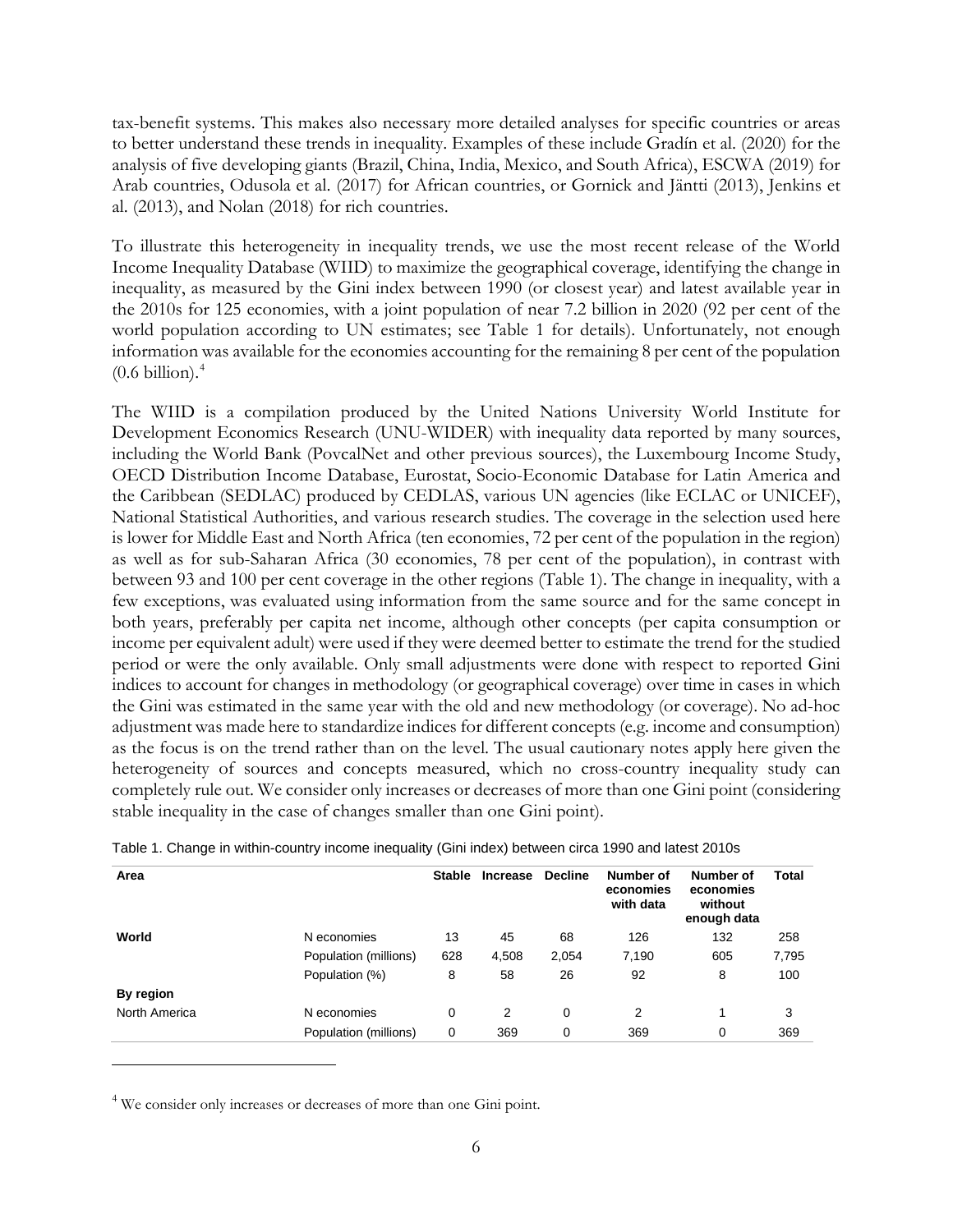|                                 | Population (%)        | 0              | 100            | 0              | 100   | 0              | 100   |
|---------------------------------|-----------------------|----------------|----------------|----------------|-------|----------------|-------|
| Latin America and the Caribbean | N economies           | 2              | 2              | 16             | 20    | 22             | 42    |
|                                 | Population (millions) | 17             | 5              | 600            | 622   | 30             | 652   |
|                                 | Population (%)        | 3              | 1              | 92             | 96    | 5              | 100   |
| Europe and Central Asia         | N economies           | 5              | 19             | 17             | 41    | 17             | 58    |
|                                 | Population (millions) | 148            | 329            | 384            | 861   | 63             | 924   |
|                                 | Population (%)        | 16             | 36             | 42             | 94    | $\overline{7}$ | 100   |
| Middle East and North Africa    | N economies           | $\overline{2}$ | 1              | $\overline{7}$ | 10    | 11             | 21    |
|                                 | Population (millions) | 139            | 9              | 188            | 336   | 129            | 464   |
|                                 | Population (%)        | 30             | $\overline{c}$ | 40             | 72    | 28             | 100   |
| Sub-Saharan Africa              | N economies           | 1              | 9              | 20             | 30    | 18             | 48    |
|                                 | Population (millions) | 2              | 316            | 563            | 881   | 255            | 1,136 |
|                                 | Population (%)        | 0              | 28             | 50             | 78    | 22             | 100   |
| South Asia                      | N economies           | 1              | 3              | $\mathbf{1}$   | 5     | 3              | 8     |
|                                 | Population (millions) | 221            | 1,566          | 29             | 1,816 | 40             | 1,856 |
|                                 | Population (%)        | 12             | 84             | 2              | 98    | 2              | 100   |
| East Asia and the Pacific       | N economies           | $\mathbf{2}$   | 9              | $\overline{7}$ | 18    | 20             | 38    |
|                                 | Population (millions) | 101            | 1,914          | 290            | 2,305 | 58             | 2,362 |
|                                 | Population (%)        | 4              | 81             | 12             | 97    | $\overline{2}$ | 100   |
| By income group                 |                       |                |                |                |       |                |       |
| High income                     | N economies           | 4              | 24             | 13             | 41    | 40             | 81    |
|                                 | Population (millions) | 144            | 862            | 190            | 1,196 | 65             | 1,261 |
|                                 | Population (%)        | 11             | 68             | 15             | 94    | 5              | 100   |
| Upper middle income             | N economies           | 3              | 8              | 24             | 35    | 24             | 59    |
|                                 | Population (millions) | 13             | 1,496          | 1,076          | ,2585 | 94             | 2,680 |
|                                 | Population (%)        | 1              | 56             | 40             | 97    | 3              | 100   |
| Lower middle income             | N economies           | 6              | 7              | 19             | 32    | 15             | 47    |
|                                 | Population (millions) | 471            | 1,909          | 545            | 2,925 | 180            | 3,105 |
|                                 | Population (%)        | 15             | 61             | 18             | 94    | 6              | 100   |
| Low income                      | N economies           | 0              | 6              | 12             | 18    | 13             | 31    |
|                                 | Population (millions) | 0              | 240            | 242            | 482   | 235            | 717   |
|                                 | Population (%)        | 0              | 33             | 34             | 67    | 33             | 100   |
| By initial inequality           |                       |                |                |                |       |                |       |
| Low $(30)$                      | N economies           | 3              | 19             | 3              | 25    |                |       |
|                                 | Population (millions) | 76             | 542            | 57             | 676   |                |       |
|                                 | Population (%)        | 11             | 80             | 8              | 100   |                |       |
| Intermediate                    | N economies           | $\overline{7}$ | 19             | 17             | 43    |                |       |
|                                 | Population (millions) | 533            | 3,542          | 288            | 4,363 |                |       |
|                                 | Population (%)        | 12             | 81             | $\overline{7}$ | 100   |                |       |
| High $(≥40)$                    | N economies           | 3              | $\overline{7}$ | 48             | 58    |                |       |
|                                 | Population (millions) | 19             | 423            | 1,708          | 2,151 |                |       |
|                                 | Population (%)        | $\mathbf{1}$   | 20             | 79             | 100   |                |       |

Source: changes (more than one Gini point) in income inequality estimated using a selection of series from UNU-WIDER, World Income Inequality Database (WIID, version 17 December 2019). Classification by income group based on the World Bank list of 218 economies (June 2019). Population in 2020 from Population Prospects, Population Division (UN DESA).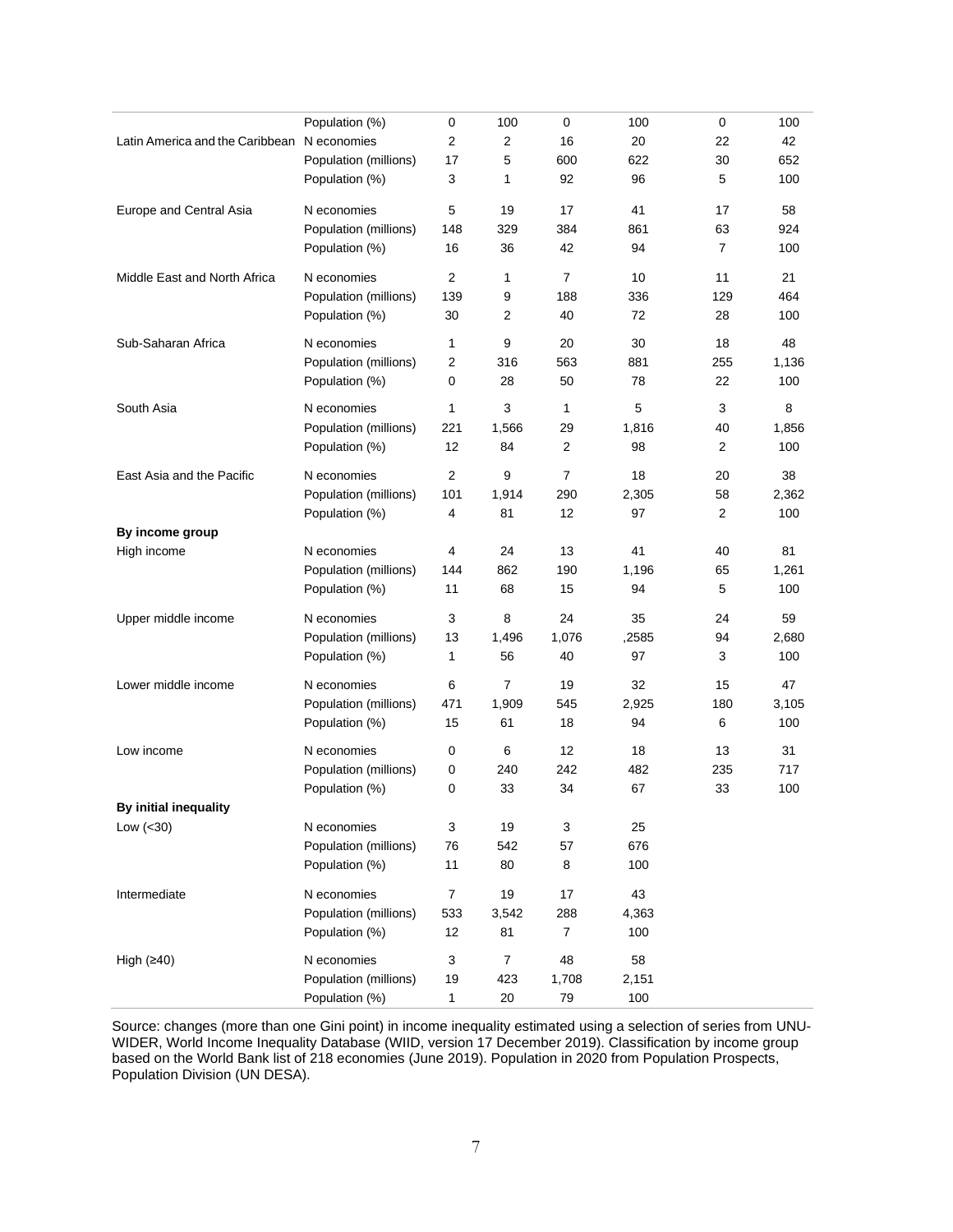Figure 2. Map of within-country inequality change between circa 1990 and latest 2010s, Gini index



Source: changes (more than one Gini point) in income inequality estimated using a selection of series from the WIID, version 17 December 2019.

It turns out that there are more economies with declining inequality than with increasing inequality over the analyzed period, but a larger share of the world population lives in countries that witnessed raising inequality. Indeed, inequality increased in 45 economies making up 58 per cent of the population (4.5 billion), while declined in 67 economies accounting for 26 per cent of the population (2 billion). It has remained stable in the other 13 economies with data (8 per cent of the population or 0.6 billion). As a result, the average Gini (weighted by country population) increased from 36.3 to 38.3 (and the average increase was of 1.6 Gini points). The standard deviation in Gini levels declined from 8.7 to 5.7, pointing to some sort of convergence among countries to higher levels of inequality.

Inequality increases were the norm in many high income countries in North America (United States and Canada), across all European subregions, as well as in Japan in Asia. Inequality has also increased in less developed economies in East and South Asia, such as China, Bangladesh, India, or Sri Lanka. On the other hand, inequality has declined in almost all countries in Latin America, but also in the Middle East and North Africa, in sub-Saharan Africa, and in Russia and some neighbour countries. This pattern, however, presents remarkable exceptions. For example, inequality remained constant or declined in several high-income European economies (being stable in France and the United Kingdom, declining in Ireland, Portugal, Belgium, Switzerland, or the Netherlands). Other exceptions to the pattern in their areas are the decline of inequality in South Korea in Asia, the increase of inequality in Costa Rica, and the stability in Paraguay and Honduras in Latin America, as well as the increase in inequality in Mozambique and Madagascar in sub-Saharan Africa.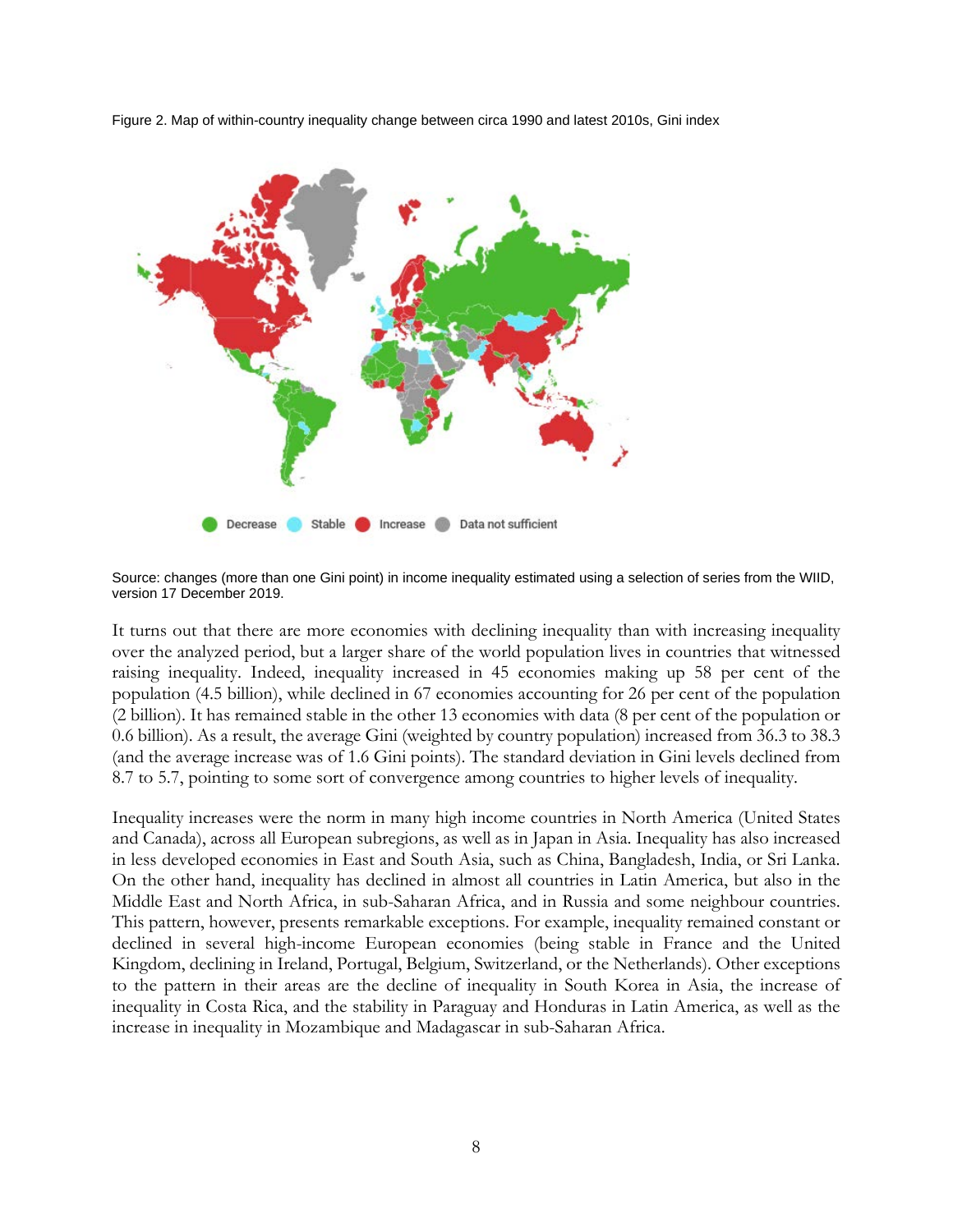

Figure 3. Change in within-country inequality (Gini points) between circa 1990 and latest 2010s by country income group (largest economies)

Source: changes (more than one Gini point) in income inequality estimated using a selection of series from the WIID, version 17 December 2019. Classification based on World Bank list of economies (June 2019). Population in 2020 from Population Prospects, Population Division (UN DESA).

#### **3 Trends in top income and wealth shares**

One aspect of the distribution of global living standards that has attracted more attention in recent years is the increasing evidence that points to the fact that income and wealth are highly concentrated at the top of the distribution, a phenomenon that cannot be fully captured by household surveys alone due to the systematic misrepresentation and underestimation of the rich and their incomes and assets. The investigation of this issue requires using a more complex approach that integrates information on income and wealth obtained from household surveys with information coming from a variety of other sources, including fiscal data (whether simple tax tabulations or compete files with individual records), national accounts, or rich lists (like the world's billionaires Forbes list). This process is not risk free because there is a high cross-country disparity in the availability and accessibility of these sources, as a result of the lack of data, or the lack of transparency when the data exist but is not released by governments. Furthermore, the quality of the available data may also vary substantially across countries and within the same country over time due, for example, to inconsistencies in the tax base, the tax unit, the enforcement level, prevailing levels of tax evasion. The use of administrative data is challenging in countries in which a large part of the economy is informal. The way how all this heterogenous information is processed to estimate the income shares of different percentiles of the population is not trivial either, requiring a complex methodology, for example interpolating the upper tail using a generalized Pareto model.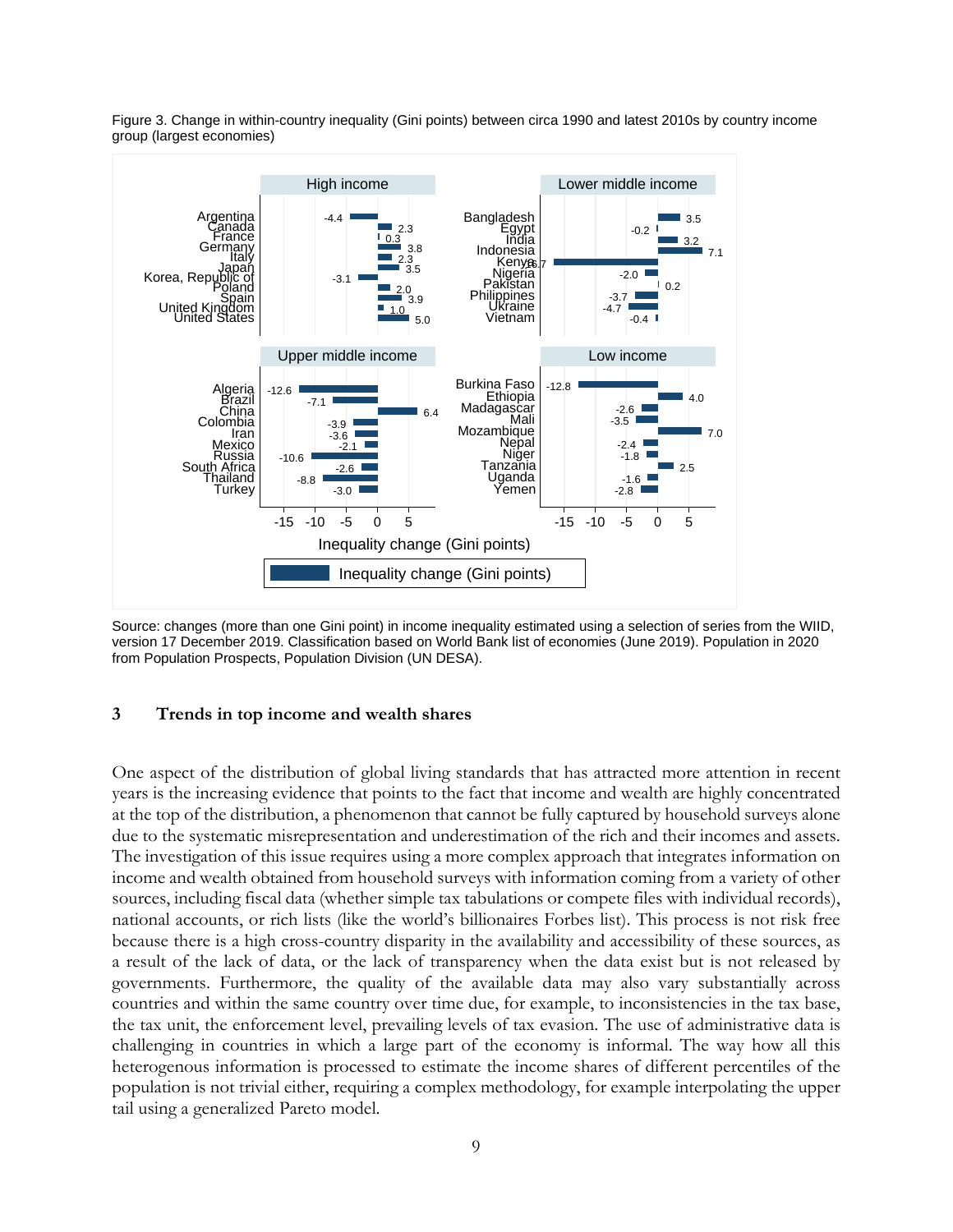In this line, the World Inequality Lab (WIL) has produced in a systematic way the World Inequality Database, containing inequality data for more than 70 countries and wealth inequality for more than 30, from which the global distribution of income, and to a lesser extent for wealth, can be estimated. The analysis based on this source, which can be found in the World Inequality Report 2018 (WIL 2018 and related literature) or, more recently, in the 2019 Human Development Report, deviates from the previous ones not only in the sources used and the geographical coverage but also in other respects, like the more extensive use of pre-tax income per tax unit or adult, as opposed to per capita household disposable (i.e. after-tax) income, or the focus on the income shares of the very top of the distribution. The result of this exercise is that income growth rates over time have been larger at the bottom half of the income distribution than at the upper half, except for the very top in which growth rates were the largest, with the Gini index remaining stable over the 1990–2016 period, as opposed to the declining trend discussed earlier.

The most outstanding feature highlighted by this approach is precisely the large and increasing concentration of income among the very rich. The global income share of the top one per cent in 2016 has increased by more than two percentage points since 1990 (from 18.1 to 20.4 of world's income), while the share of the bottom 50 per cent has also increased but by less than one percentage point (from 8.8 to 9.7). The gains of these two groups were obtained at the expense of the rest of the population; those between percentiles 50<sup>th</sup> and 99<sup>th</sup> would have seen a decline in their share from 73.1 to 69.9 per cent of total income. The large and increasing concentration of income at the top one per cent was widely spread geographically but not uniformly. The raise over time has been much more intense in Russia and Ukraine (from 7.3 to 20.2 per cent), Southern Africa (from 11.6 to 19.6 per cent), North America (from 14.5 to 20.2 per cent), or Asia excluded the Middle East (from 11.1 to 16.3 per cent), being more moderate in Europe (from 8.2 to 10.4 per cent), Latin America (from 25.1 to 27.9 per cent), Oceania (from 19.5 to 20.8 per cent), Western Africa (from 14.0 to 16.6 per cent), or Middle Africa (from 21.4 to 22.5 per cent). It has shown substantial declines only in Eastern Africa (from 27.8 to 17.9 per cent) and Middle East and Northern Africa (from 30.7 to 26.4 per cent).<sup>[5](#page-11-0)</sup>

If the information necessary to track changes in income distributions is scarce and problematic, the situation turns out to be even more difficult when it comes to estimate the distribution of the stock of individual wealth, which is expected to be more heavily concentrated among fewer people than income and more complex to estimate. There are only a few countries, mainly rich economies, with household survey data allowing to analyze directly the trend in wealth inequality (such as those included in the Luxembourg Wealth Study or in the OECD Wealth Distribution Database). The administrative data that would allow to estimate or improve the accuracy of the distribution of wealth at the top are also scarce or inaccessible.

Despite these data constraints, there have been a couple of projects making the most of the limited information available, involving a large range of imputations whenever the information is missing, although these estimates should be taken even more cautiously than in the case of income. One of them is the Global Wealth Report 2019—and its companion the Global Wealth Databook 2019 produced by Credit Suisse (2019a,b). It estimates the distribution of global wealth between 2000 and 2019, combining information from household balance sheets, household surveys, and rich lists, among other sources. Information for countries with missing data is imputed, exploiting, for example, the regularities in the relationship between income and wealth across countries where information for

<span id="page-11-0"></span><sup>5</sup> Calculation based on the World Inequality Database [\(https://wid.world\)](https://wid.world/), extracted on 19 January 2020.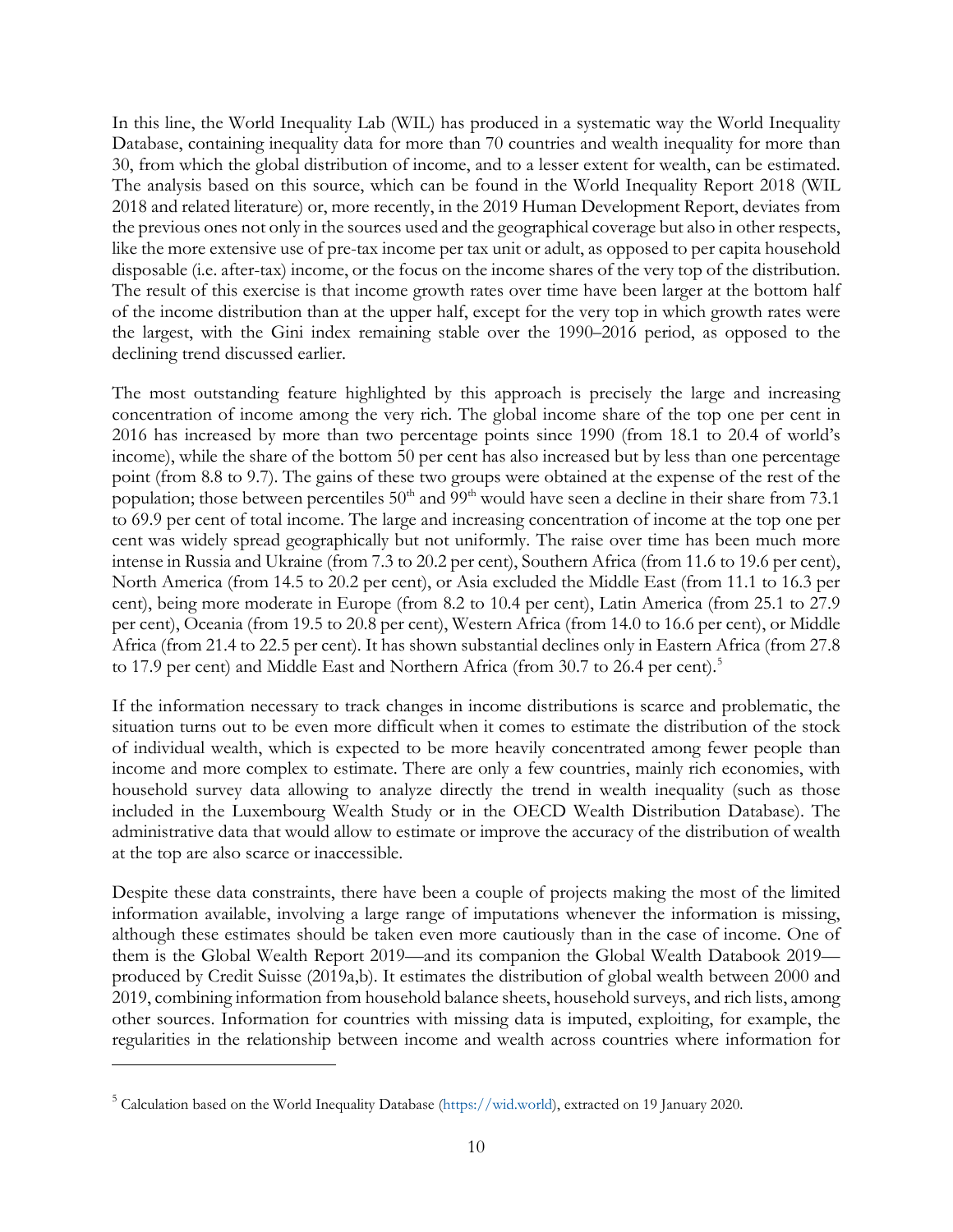both exist and using interpolation based on the Pareto distribution. Net wealth is defined here as the marketable value of financial assets plus non-financial assets (principally housing and land) less debts, and comparison across countries is done using exchange rates rather than PPPs (the authors argue that the value of assets to wealthy owners is not determined solely by consumer prices in their home country). Wealth is estimated per adult. Wealth is much more unequally distributed than income, and this report shows a decline in global wealth inequality in line with the decline in global income inequality using survey data. On the overall, the global wealth Gini index has declined from 91.9 in 2000 to 85.5 in 2019.<sup>[6](#page-12-0)</sup> The top richest one per cent of adults currently owns as much as 45 per cent of the global net wealth down from the 46.9 per cent share in 2000, based on this approach. Like in the case of income, this decline in global inequality was also driven by the rapid growth of average wealth in emerging markets, most notably China. This led to a decline in inequality between countries, while underlying trends within countries tended to raise the concentration of wealth at the top. Changes in the share of the top one percent were geographically unequally distributed too, with larger increases in China (from 20.5 to 30.3 per cent of total wealth) and other emergent economies (from 32.4 to 39.0), while a more moderate increase was estimated for North America (from 32.7 to 34.7), and stability was found over the whole period in Europe (with a decline during the recession that was later reverted, ending up with 25.2 per cent).

The World Inequality Report 2018 also points to a greater concentration of wealth among the top one per cent since around 1990 in the few countries with enough wealth information available. The share of the top one per cent increased in China from 15.8 to 29.6 per cent of national wealth, in Russia from 21.5 to 42.6, in India from 16.1 to 30.7, in the United States from 27.4 to 38.6, in the United Kingdom from 16.4 to 19.9, and in France from 17.2 to 23.4. Based on this limited evidence for Europe, China, and the United States, the World Inequality Report has projected that the top one per cent of the world would own about 33 per cent of total wealth in 2016, a level that falls below the share estimated by Credit Suisse, but in this case the trend would have been increasing from the level of 28 per cent held in the 1980s.

#### **4 Concluding remarks**

Assessing the trend in inequality within countries over a long period of time is not an easy task. It involves a number of choices in terms of data and measures. The lack of data for many countries, mainly in the Global South, or the lack of consistency across countries and over time, pose important constraints. In this paper, we have made the most of available information in a rich but heterogenous dataset on inequality worldwide to shed some light on the issue. We have focused on the Gini index, the most commonly reported index, and compared like to like in each country, combining information from the same source and income concept in two years (the closest to 1990 and the most recent in the 2010s). The approach relies on the underlying assumption that the heterogeneity in inequality concepts used is less relevant to assess the trends than it is to assess the level of inequality. The paper provides readers with detailed information on each observation used in the analysis (that can be traced back to the corresponding WIID version in which it is based). The alternative is to convert all inequality values (like those based in per capita consumption or in total household gross income) into

<span id="page-12-0"></span> $6$  Note that the Gini index can be higher than 100 in the presence of negative net wealth values (when debt is greater than the value of assets for some people).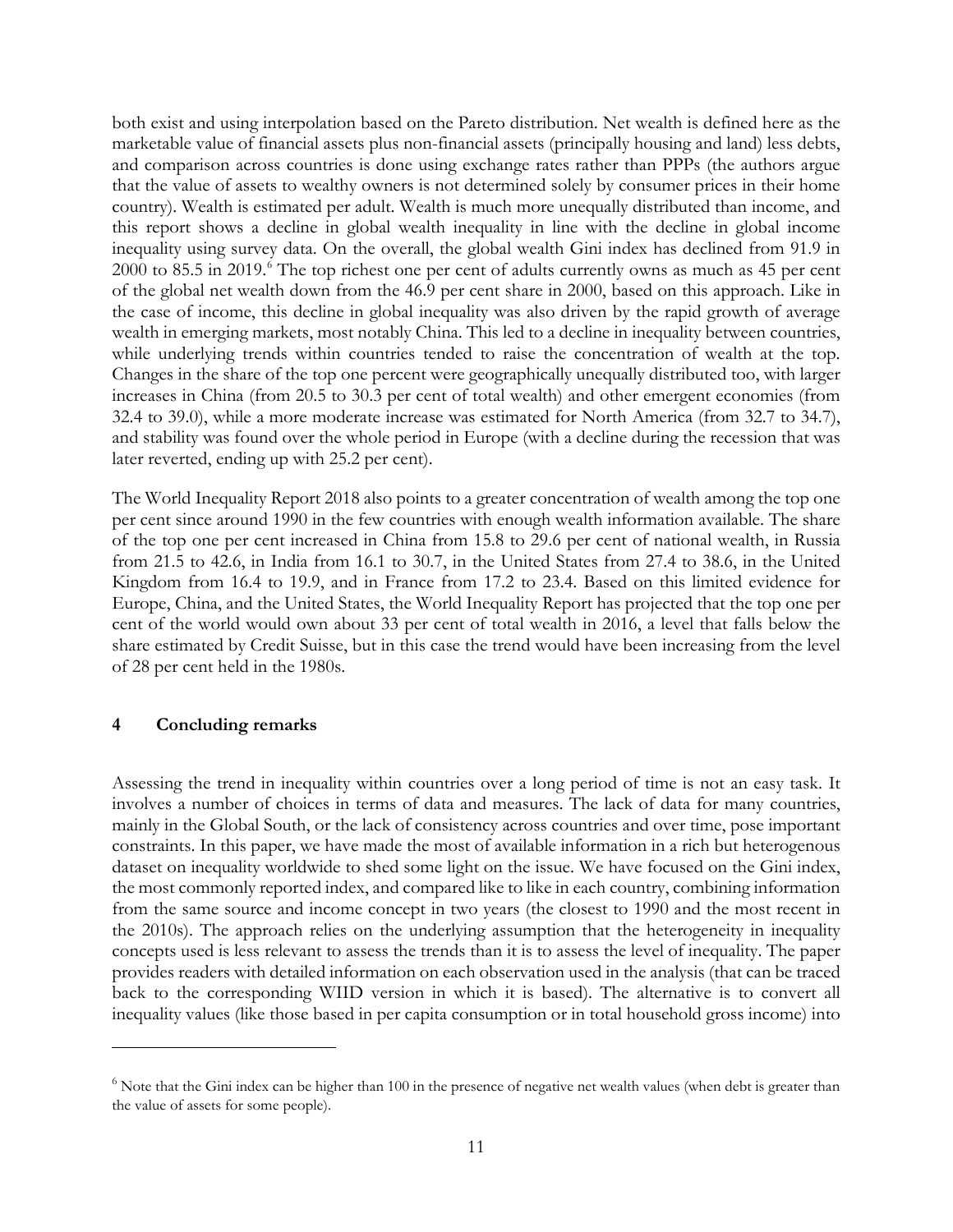a standardized measure of inequality (like inequality in per capita net income). Such process is necessary for most analyses, but also requires more data manipulation and will necessarily rely on stronger assumptions, something explicitly avoided here.

The approach has highlighted a sort of paradoxical fact. A majority of countries in the world have witnessed a decline in the level of inequality at the national level over a long period of time, at least as measured by the Gini index and based on information reported from household surveys. However, raising country inequality is a fact for the majority of the population in the world over that same period, after taking into account that inequality has increased in some of the most populous countries, including China, India, the United States, Japan, and most of Europe, as opposed to inequality declining or remaining stable in Latin American countries, and in many other in the Middle East, North Africa, sub-Saharan Africa, and Russia and some neighbour countries.

#### **References**

Bourguignon, F. (2016). *The Globalization of Inequality*. Princeton and Oxford: Princeton University Press.

- Chakravarty, S. (2009). *Inequality, Polarization and Poverty: Advances in Distributional Analysis.* Economic Studies in Inequality, Social Exclusion and Well-Being series. New York: Springer. [https://doi.org/10.1007/978-0-](https://doi.org/10.1007/978-0-387-79253-8) [387-79253-8](https://doi.org/10.1007/978-0-387-79253-8)
- Credit Suisse (2019a). *Global Wealth Report 2019*. Zürich: Credit Suisse Research Institute.
- Credit Suisse (2019b). 'Global Wealth Databook 2019'. Zürich: Credit Suisse Research Institute.
- ESCWA (2019). *Rethinking Inequality in Arab Countries*. Beirut: United Nations Economic and Social Commission for Western Asia
- Gornick, J., and M. Jäntti (eds) (2013). *Income Inequality: Economic Disparities and the Middle Class in Affluent Countries*. Palo Alto: Stanford University Press. [https://doi.org/ 10.11126/stanford/9780804778244.001.0001](https://doi.org/%2010.11126/stanford/9780804778244.001.0001)
- Gradín, C., M. Leibbrandt, and F. Tarp (2020). *Inequality in the Developing World* (forthcoming). Oxford: Oxford University Press.
- Jenkins, S.P., A. Brandolini, J. Micklewright, and B. Nolan (2013). *The Great Recession and the distribution of household income*. Oxford: Oxford University Press.<https://doi.org/10.1093/acprof:oso/9780199671021.001.0001>
- Lakner, C., and B. Milanovic (2016). 'Global Income Distribution: From the Fall of the Berlin Wall to the Great Recession', *World Bank Economic Review*, 30 (2), 203–32.<https://doi.org/10.1093/wber/lhv039>
- Niño‐Zarazúa, M., L. Roope, and F. Tarp (2017). 'Global Inequality: Relatively Lower, Absolutely Higher', *Review of Income and Wealth*, 63 (4): 661–84.<https://doi.org/10.1111/roiw.12240>
- Nolan, B. (ed) (2018). *Inequality and Inclusive Growth in Rich Countries: Shared Challenges and Contrasting Fortunes*. Oxford: Oxford University Press. <https://doi.org/10.1093/oso/9780198807032.001.0001>
- Odusola, A., G.A. Cornia, H. Bhorat, and P. Conceição (eds) (2017). I*ncome Inequality Trends in sub-Saharan Africa: Divergence, Determinants and Consequences*. New York: United Nations Development Programme (UNDP).
- Ravallion, M. (2018). 'Inequality and Globalization: A Review Essay'. *Journal of Economic Literature*, 56(2): 620– 42.<https://doi.org/10.1257/jel.20171419>
- WIL (2018). *World Inequality Report*. Paris: World Inequality Lab.
- World Bank (2016). *Poverty and Shared Prosperity 2016: Taking on Inequality*. Washington, DC: World Bank. <https://doi.org/10.1596/978-1-4648-0958-3>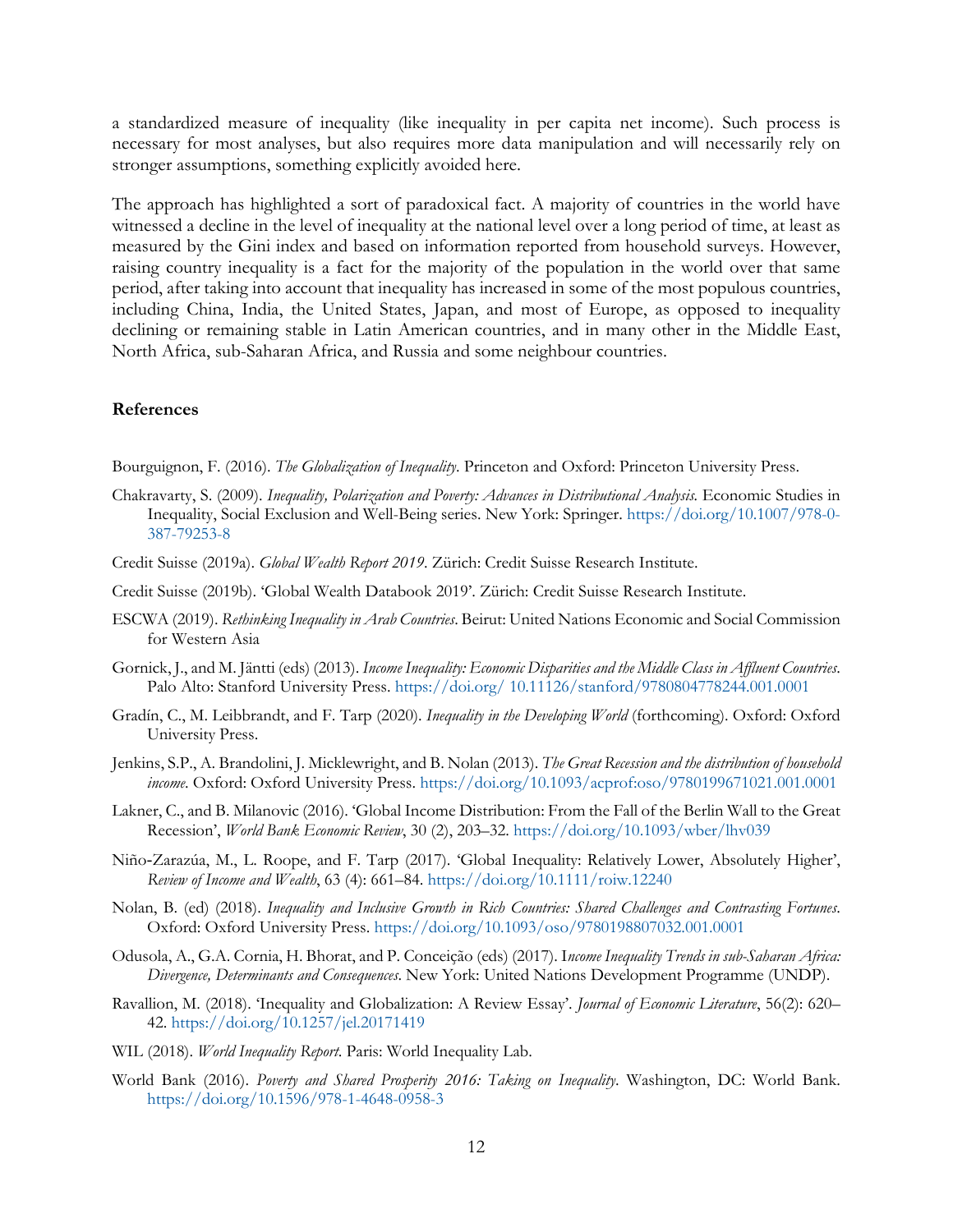### **Appendix**

| Country             | <b>Initial</b><br>year | <b>Initial</b><br>Gini | <b>Final</b><br>year | <b>Final</b><br>Gini | Original source in<br>WIID | <b>Resource</b> | <b>Scale</b> |
|---------------------|------------------------|------------------------|----------------------|----------------------|----------------------------|-----------------|--------------|
| Albania             | 1996                   | 27.01                  | 2012                 | 28.96                | <b>WB</b>                  | Consumption     | Per capita   |
| Algeria             | 1988                   | 40.19                  | 2012                 | 27.62                | WB                         | Consumption     | Per capita   |
| Argentina           | 1991                   | 45                     | 2017                 | 40.56                | <b>SEDLAC</b>              | Income          | Per capita   |
| Armenia             | 1996                   | 48.2                   | 2017                 | 33.62                | <b>D&amp;S / WB</b>        | Consumption     | Per capita   |
| Australia           | 1989                   | 33                     | 2014                 | 34.4                 | <b>LIS</b>                 | Income (net)    | Per capita   |
| Austria             | 1987                   | 23                     | 2013                 | 31.1                 | <b>LIS</b>                 | Income (net)    | Per capita   |
| Bangladesh          | 1989                   | 28.85                  | 2016                 | 32.39                | WB                         | Consumption     | Per capita   |
| <b>Belarus</b>      | 1995                   | 31.7                   | 2017                 | 25.44                | <b>D&amp;S / WB</b>        | Consumption     | Per capita   |
| <b>Belgium</b>      | 1995                   | 29                     | 2018                 | 25.6                 | Eurostat                   | Income (net)    | Equivalized  |
| <b>Bolivia</b>      | 1992                   | 53.6                   | 2017                 | 44                   | <b>SEDLAC</b>              | Income          | Per capita   |
| Botswana            | 1986                   | 54.21                  | 2016                 | 53.33                | <b>WB</b>                  | Consumption     | Per capita   |
| Brazil              | 1990                   | 60.3                   | 2017                 | 53.17                | <b>SEDLAC</b>              | Income          | Per capita   |
| <b>Bulgaria</b>     | 1992                   | 30.71                  | 2014                 | 37.42                | <b>WB</b>                  | Income          | Per capita   |
| <b>Burkina Faso</b> | 1995                   | 48.07                  | 2014                 | 35.3                 | <b>WB</b>                  | Consumption     | Per capita   |
| <b>Burundi</b>      | 1992                   | 33.33                  | 2014                 | 38.62                | WB                         | Consumption     | Per capita   |
| Cambodia            | 1994                   | 38.5                   | 2012                 | 30.76                | <b>D&amp;S / WB</b>        | Consumption     | Per capita   |
| Cameroon            | 1996                   | 44.45                  | 2014                 | 46.64                | <b>WB</b>                  | Consumption     | Per capita   |
| Canada              | 1990                   | 28.6                   | 2017                 | 30.9                 | <b>Statistics Canada</b>   | Income (net)    | Equivalized  |
| Chile               | 1990                   | 52.4                   | 2015                 | 48.5                 | <b>LIS</b>                 | Income (net)    | Per capita   |
| China               | 1990                   | 32.22                  | 2015                 | 38.59                | <b>WB</b>                  | Consumption     | Per capita   |
| Colombia            | 1989                   | 53.59                  | 2017                 | 49.72                | WB                         | Income          | Per capita   |
| Costa Rica          | 1990                   | 43.6                   | 2017                 | 48.3                 | <b>SEDLAC</b>              | Income          | Per capita   |
| Cote d'Ivoire       | 1989                   | 36.89                  | 2015                 | 41.47                | <b>WB</b>                  | Consumption     | Per capita   |
| Croatia             | 1988                   | 22.78                  | 2015                 | 31.11                | <b>WB</b>                  | Income          | Per capita   |
| Cyprus              | 1997                   | 29                     | 2018                 | 29.1                 | Eurostat                   | Income (net)    | Equivalized  |
| Czechia             | 1992                   | 23.2                   | 2016                 | 25.3                 | OECD                       | Income (net)    | Equivalized  |
| Denmark             | 1990                   | 22.6                   | 2016                 | 26.1                 | OECD                       | Income (net)    | Equivalized  |
| Dominican Republic  | 1989                   | 50.46                  | 2016                 | 45.72                | WB                         | Income          | Per capita   |
| Ecuador             | 1987                   | 50.49                  | 2017                 | 44.67                | WB                         | Income          | Per capita   |
| Egypt               | 1991                   | 32                     | 2015                 | 31.82                | WB                         | Consumption     | Per capita   |
| El Salvador         | 1991                   | 53.95                  | 2017                 | 38.01                | WB                         | Income          | Per capita   |
| Estonia             | 1993                   | 39.5                   | 2015                 | 32.67                | WB                         | Income          | Per capita   |

Table A: Inequality within countries based on the WIID—circa 1990 (initial) and latest (final)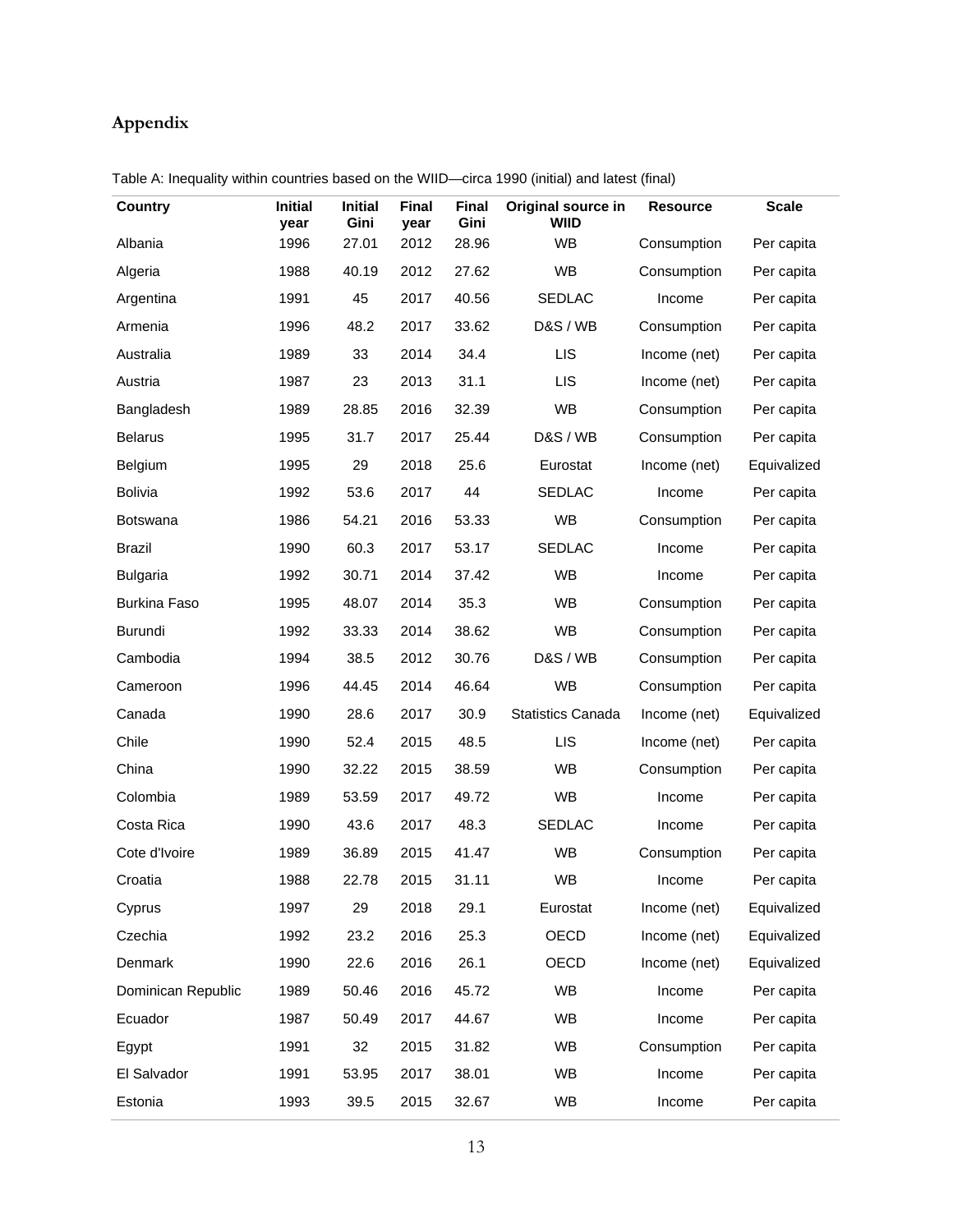| Eswatini           | 1995 | 60.45 | 2010 | 51.45 | WB                                            | Consumption       | Per capita    |
|--------------------|------|-------|------|-------|-----------------------------------------------|-------------------|---------------|
| Ethiopia           | 1996 | 29    | 2016 | 33    | <b>Central Statistical</b><br>Agency          | Consumption       | Per capita    |
| Fiji               | 1991 | 49    | 2014 | 36.7  | Sharma 2004 / WB                              | Consumption       | Per capita    |
| Finland            | 1990 | 21.5  | 2017 | 26.6  | <b>OECD</b>                                   | Income (net)      | Equivalized   |
| France             | 1995 | 29    | 2017 | 29.3  | Eurostat                                      | Income (net)      | Equivalized   |
| Gambia, The        | 1992 | 48.1  | 2016 | 35.92 | <b>D&amp;S / WB</b>                           | Consumption       | Per capita    |
| Georgia            | 1996 | 37.13 | 2017 | 37.94 | <b>WB</b>                                     | Consumption       | Per capita    |
| Germany            | 1990 | 25.6  | 2016 | 29.4  | <b>OECD</b>                                   | Income (net)      | Equivalized   |
| Ghana              | 1989 | 35.99 | 2017 | 43.52 | <b>WB</b>                                     | Consumption       | Per capita    |
| Greece             | 1986 | 35.2  | 2016 | 33.3  | <b>OECD</b>                                   | Income (net)      | Equivalized   |
| Guatemala          | 1989 | 59.6  | 2014 | 48.28 | <b>WB</b>                                     | Income            | Per capita    |
| Guinea             | 1991 | 46.84 | 2012 | 33.73 | WB                                            | Consumption       | Per capita    |
| Guinea-Bissau      | 1991 | 56.1  | 2010 | 50.66 | <b>WB</b>                                     | Consumption       | Per capita    |
| Honduras           | 1991 | 51    | 2016 | 50    | SEDLAC                                        | Income            | Per capita    |
| Hong Kong          | 1991 | 45    | 2016 | 53.9  | Census and<br><b>Statistics</b><br>Department | Income<br>(gross) | No adjustment |
| Hungary            | 1991 | 29.1  | 2015 | 28.1  | <b>LIS</b>                                    | Income (net)      | Per capita    |
| India              | 1988 | 32.55 | 2012 | 35.71 | <b>WB</b>                                     | Consumption       | Per capita    |
| Indonesia          | 1990 | 32    | 2017 | 39.1  | Central Bureau of<br><b>Statistics</b>        | Consumption       | Per capita    |
| Iran               | 1990 | 43.6  | 2016 | 39.97 | <b>WB</b>                                     | Consumption       | Per capita    |
| Ireland            | 1987 | 32.9  | 2010 | 29.4  | <b>LIS</b>                                    | Income (net)      | Equivalized   |
| Israel             | 1990 | 32.9  | 2017 | 34.4  | <b>OECD</b>                                   | Income (net)      | Equivalized   |
| Italy              | 1989 | 32.6  | 2014 | 34.9  | <b>LIS</b>                                    | Income (net)      | Per capita    |
| Jamaica            | 1991 | 39.69 | 2016 | 34.66 | Planning and<br><b>Statistical Institutes</b> | Consumption       | Per capita    |
| Japan              | 1985 | 30.4  | 2015 | 33.9  | OECD                                          | Income (net)      | Equivalized   |
| Jordan             | 1992 | 43.36 | 2011 | 33.66 | <b>WB</b>                                     | Consumption       | Per capita    |
| Kazakhstan         | 1996 | 35.38 | 2017 | 27.45 | WB                                            | Consumption       | Per capita    |
| Kenya              | 1992 | 57.46 | 2016 | 40.78 | WB                                            | Consumption       | Per capita    |
| Korea, Republic of | 1992 | 34.9  | 2012 | 31.8  | Cheong 2005/LIS                               | Income (net)      | Per capita    |
| Kyrgyzstan         | 1993 | 47.2  | 2017 | 27.34 | <b>D&amp;S / WB</b>                           | Consumption       | Per capita    |
| Laos               | 1993 | 34.31 | 2013 | 36.39 | <b>WB</b>                                     | Consumption       | Per capita    |
| Latvia             | 1993 | 26.99 | 2015 | 34.2  | WB                                            | Income            | Per capita    |
| Lebanon            | 1995 | 43.5  | 2012 | 31.83 | Ministry of Social<br>Affairs / WB            | Consumption       | Per capita    |
| Lesotho            | 1987 | 56.02 | 2010 | 54.18 | <b>WB</b>                                     | Consumption       | Per capita    |
| Lithuania          | 1993 | 33.64 | 2015 | 37.37 | WB                                            | Income            | Per capita    |
|                    |      |       |      |       |                                               |                   |               |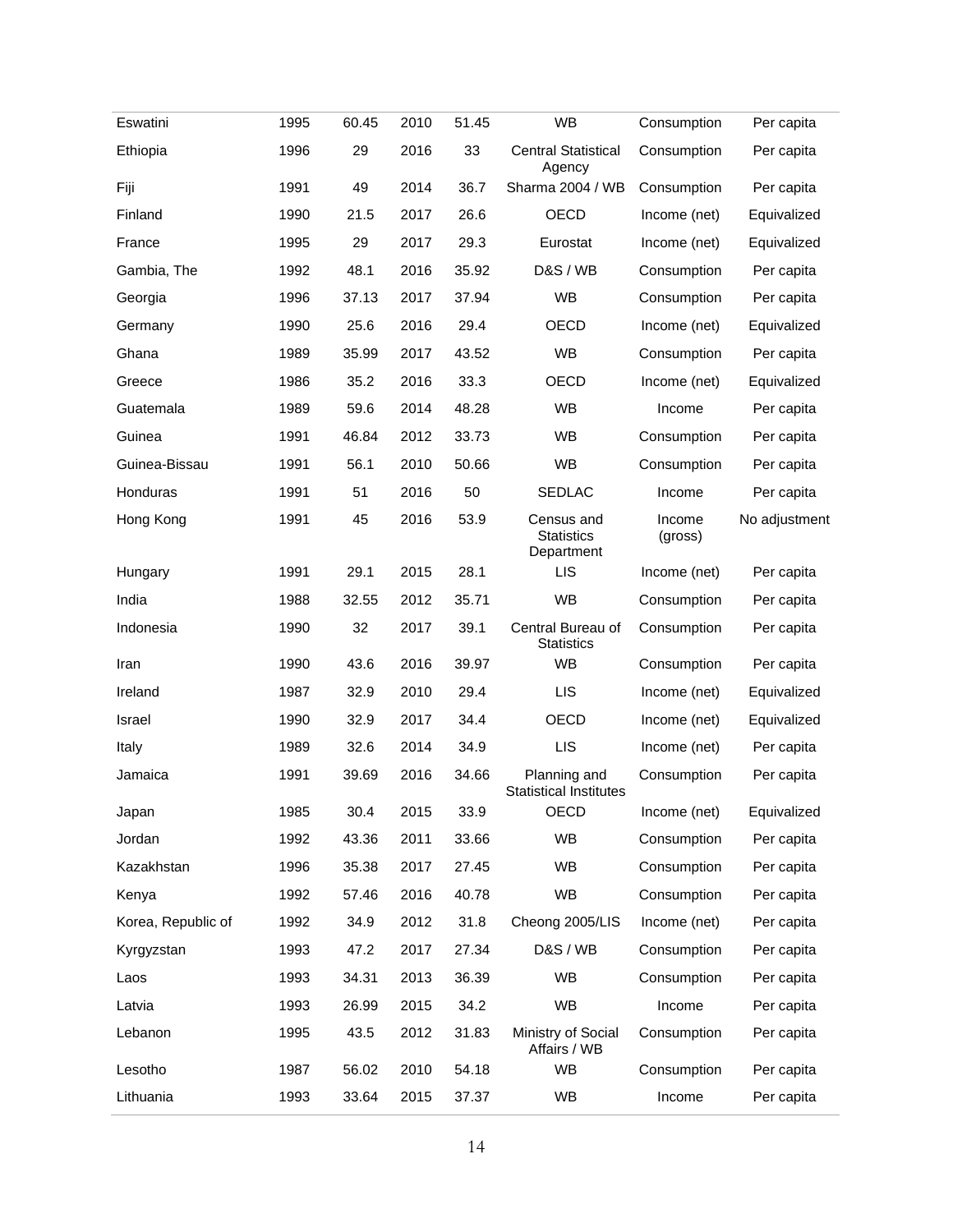| Luxembourg       | 1986 | 24.7  | 2016 | 30.4  | OECD                                    | Income (net)           | Equivalized |
|------------------|------|-------|------|-------|-----------------------------------------|------------------------|-------------|
| Madagascar       | 1994 | 45.26 | 2012 | 42.65 | <b>WB</b>                               | Consumption            | Per capita  |
| Malawi           | 1993 | 62    | 2017 | 44.69 | WB                                      | Consumption            | Per capita  |
| Malaysia         | 1989 | 46.17 | 2016 | 41.04 | <b>WB</b>                               | Income                 | Per capita  |
| Mali             | 1989 | 36.5  | 2010 | 33.04 | WB                                      | Consumption            | Per capita  |
| Mauritania       | 1989 | 46    | 2014 | 32.62 | <b>D&amp;S / WB</b>                     | Consumption            | Per capita  |
| Mauritius        | 1991 | 37    | 2012 | 38.47 | WB                                      | Income/<br>Consumption | Per capita  |
| Mexico           | 1989 | 50.4  | 2016 | 48.3  | <b>SEDLAC</b>                           | Income                 | Per capita  |
| Moldova          | 1997 | 36.94 | 2017 | 25.9  | <b>WB</b>                               | Consumption            | Per capita  |
| Mongolia         | 1995 | 33.2  | 2016 | 32.35 | WB                                      | Consumption            | Per capita  |
| Morocco          | 1991 | 39.2  | 2014 | 39.55 | WB                                      | Consumption            | Per capita  |
| Mozambique       | 1997 | 40    | 2015 | 47    | Ministry of<br>Economics and<br>Finance | Consumption            | Per capita  |
| Namibia          | 1993 | 74.3  | 2016 | 59.07 | <b>WB</b>                               | Consumption            | Per capita  |
| Nepal            | 1996 | 35.21 | 2011 | 32.84 | <b>WB</b>                               | Consumption            | Per capita  |
| Netherlands      | 1990 | 31.2  | 2013 | 28.7  | <b>LIS</b>                              | Income (net)           | Per capita  |
| New Zealand      | 1990 | 30.2  | 2018 | 34.1  | Ministry of Social<br>Development       | Income (net)           | Equivalized |
| Nicaragua        | 1993 | 56.4  | 2014 | 46.2  | <b>SEDLAC</b>                           | Income                 | Per capita  |
| Niger            | 1993 | 36.1  | 2014 | 34.28 | <b>WB</b>                               | Consumption            | Per capita  |
| Nigeria          | 1992 | 44.98 | 2010 | 42.97 | WB                                      | Consumption            | Per capita  |
| North Macedonia  | 1996 | 45.6  | 2015 | 35.59 | <b>D&amp;S / WB</b>                     | Income                 | Per capita  |
| Norway           | 1986 | 22.2  | 2017 | 26.2  | <b>OECD</b>                             | Income (net)           | Equivalized |
| Pakistan         | 1991 | 33.25 | 2016 | 33.45 | WB                                      | Consumption            | Per capita  |
| Panama           | 1989 | 54.9  | 2017 | 49.75 | <b>SEDLAC</b>                           | Income                 | Per capita  |
| Papua New Guinea | 1996 | 55.43 | 2010 | 41.85 | WB                                      | Consumption            | Per capita  |
| Paraguay         | 1990 | 48.2  | 2017 | 48.8  | SEDLAC                                  | Income                 | Per capita  |
| Peru             | 1997 | 55.7  | 2017 | 43.3  | <b>SEDLAC</b>                           | Income                 | Per capita  |
| Philippines      | 1991 | 43.82 | 2015 | 40.11 | <b>WB</b>                               | Consumption            | Per capita  |
| Poland           | 1992 | 29.3  | 2016 | 31.3  | <b>LIS</b>                              | Income (net)           | Per capita  |
| Portugal         | 1995 | 37    | 2018 | 32.1  | Eurostat                                | Income (net)           | Equivalized |
| Romania          | 1989 | 23.31 | 2015 | 35.91 | <b>WB</b>                               | Income                 | Per capita  |
| Russia           | 1993 | 48.38 | 2015 | 37.74 | WB                                      | Consumption            | Per capita  |
| Rwanda           | 1985 | 28.9  | 2017 | 43.71 | WB                                      | Consumption            | Per capita  |
| Saint Lucia      | 1995 | 42.58 | 2016 | 51.23 | <b>WB</b>                               | Income                 | Per capita  |
| Senegal          | 1992 | 54.14 | 2012 | 40.29 | WB                                      | Consumption            | Per capita  |
|                  |      |       |      |       |                                         |                        |             |